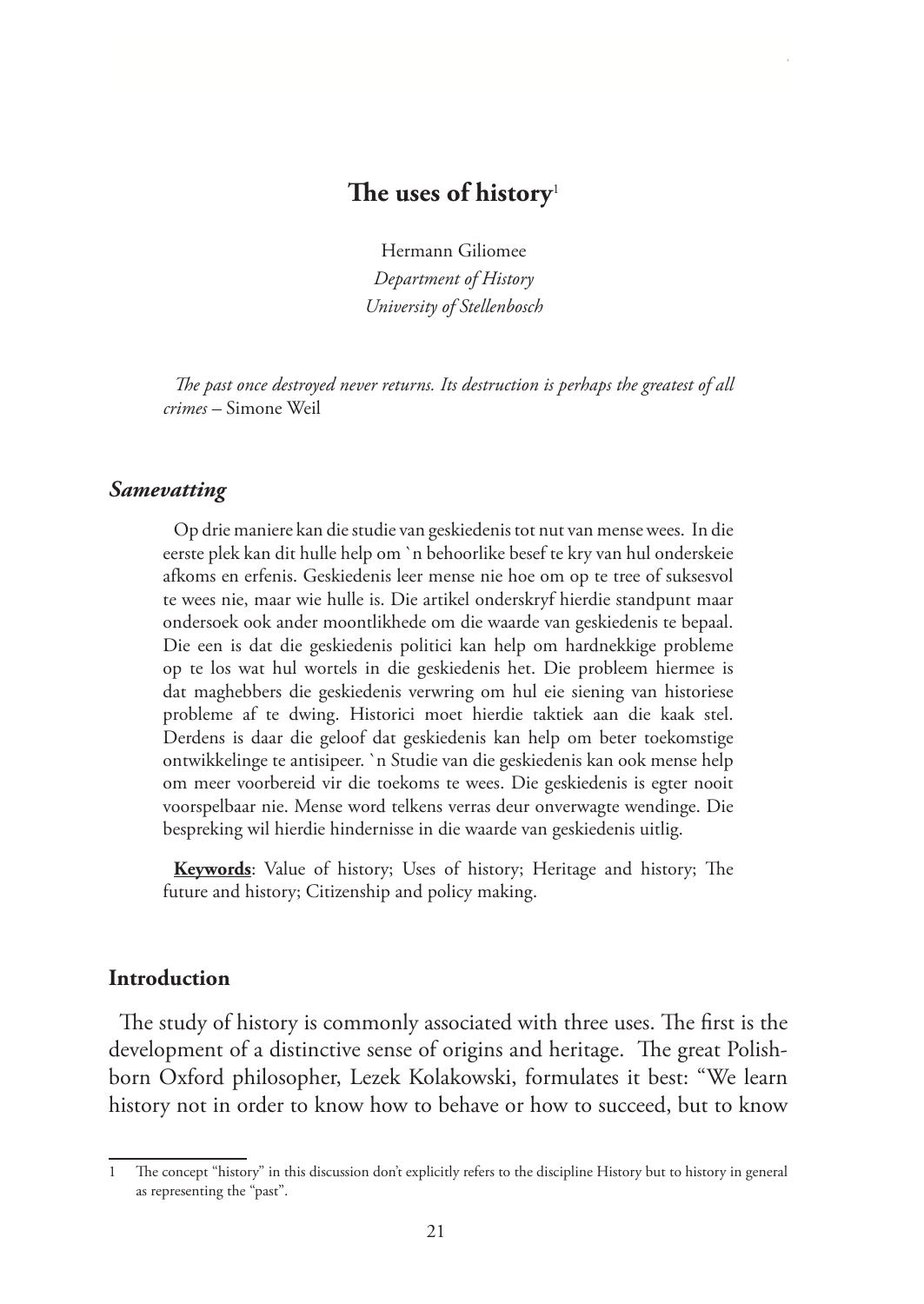who we are".2 Secondly, people believe that a study of the past can help the present generation to deal with intractable problems their society faces and also to become good citizens. A corollary of this is the view that communities that do not heed the lessons of history are bound to repeat past errors and blunders. There is, thirdly, the belief that a deep understanding of history helps us to discern the shape of the future.

To summarise the three claims briefly:

- History tells us who we are and where we came from;
- It helps us to deal with the problems we currently face and to become good citizens; and
- With a good grasp of history we can anticipate the future.

This article attempts to assess these claims critically.

## **Anticipating the future**

Let us start with the third proposition – that historians can anticipate future developments. This can only be accepted on condition that we grasp that it is only exceptional historians who can catch glimpses of the future, and that such historians tend to be modest about their ability to predict the future. One such historian is JM Robbins, whose *The Pelican History of the World*  (1976) deals with history from the beginnings of civilization three millennia ago to the Cold War in the 1960s:<sup>3</sup>

At the end of the day the only advantage of being a historian is that one may be a little less surprised by the outcome, whatever it is. Only two general truths appear from the study of history. One is that things tend to change much more, and more quickly than one might think. The other is that they tend to change much less, and much more slowly, than one may think. Both truths tend to be exemplified by any specific historical situation, and so, for good or ill, we shall always find what happens somewhat surprising.

The French poet and philosopher Paul Valéry (1875 – 1945), stated: "The past acts upon the future with a violence equalled by the present itself … the real nature of history is to play a role in history itself".4 If this is true, we

<sup>2</sup> *The Economist*, 1 August 2009, p. 72.

<sup>3</sup> JM Robbins, *The Pelican History of the world* (London, Penguin Books, 1976), p. 1076.

<sup>4</sup> DC Gordon, *Self-determination and history* (Princeton, Princeton University Press, 1971), p. 1.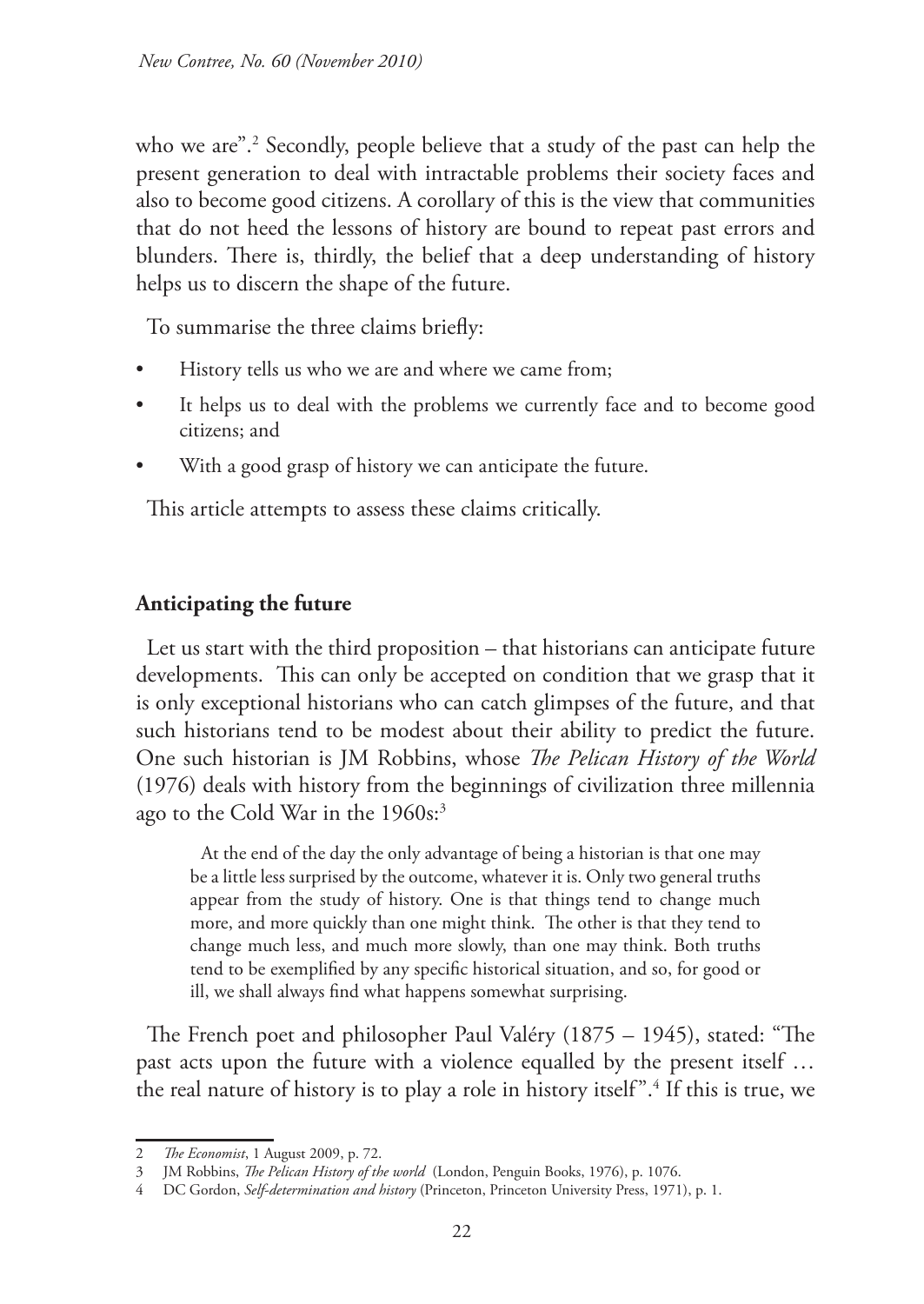can assume that the study of history makes us more aware of the degree to which historical forces and processes constantly shape the systems in which we live. It gives exceptional historians a sense of the drift of things, which can in some cases be projected into the future. Studying the French revolution, Alexis de Tocqueville came to realise that the most dangerous moment for an authoritarian regime is the point at which it starts to reform. It is also De Tocqueville who observed that minorities become part of the majority only if they abandon the things that are really important to them.

Historians who study colonisation are very aware of the fact that a liberal democracy and liberal capitalism go together awkwardly and sometimes very badly in deeply divided societies. Lewis Gann long ago sounded an appropriate warning to South Africa academics not to think, as liberals tend to do, that South Africa would democratise along the same lines as Britain. The difficulty in South Africa is that while the unskilled and semi-skilled workers belong to the majority, the higher ranks of labour and the entrepreneurs are part of different racial groups.**<sup>5</sup>** After a democracy has been established, the middle classes in the indigenous majority, originally seen as being in the vanguard of the modernization process, invariably become the very people who reinvent old ethnic prejudices as a way of advancing their specific interests to get what they believe they are entitled to.<sup>6</sup> Empowerment can often lead to aggressive policies of confiscation and revenge.7

#### *Missing turning points*

But all too often historians miss key turning points. No historian or political scientist that I know of anticipated the most important development of the last three or four decades, namely the Fall of the Berlin Wall, the rapid disintegration of the Soviet empire and the abrupt end of the Cold War. It is not as if there is something wrong with historians. Virtually no economist predicted the sudden financial crisis that hit the Western world in 2008- 09, although there had been grave signs of something seriously wrong since approximately 2001, with the sub-prime housing loans going bad across the United States. In a speech to the London School of Economics in 2008 Queen

<sup>5</sup> L Gann, "Liberal Interpretations of South African History", *Rhodes-Livingstone Journal*, 25 (1959), pp. 40-57.

<sup>6</sup> D Horowitz, *Ethnic groups in conflict* (Berkeley, University of California Press, 1985), pp. 95-140.

<sup>7</sup> A Chua, *World on fire: How exporting free market democracy breeds ethnic hatred and global instability* (London, William Heinemann, 2003).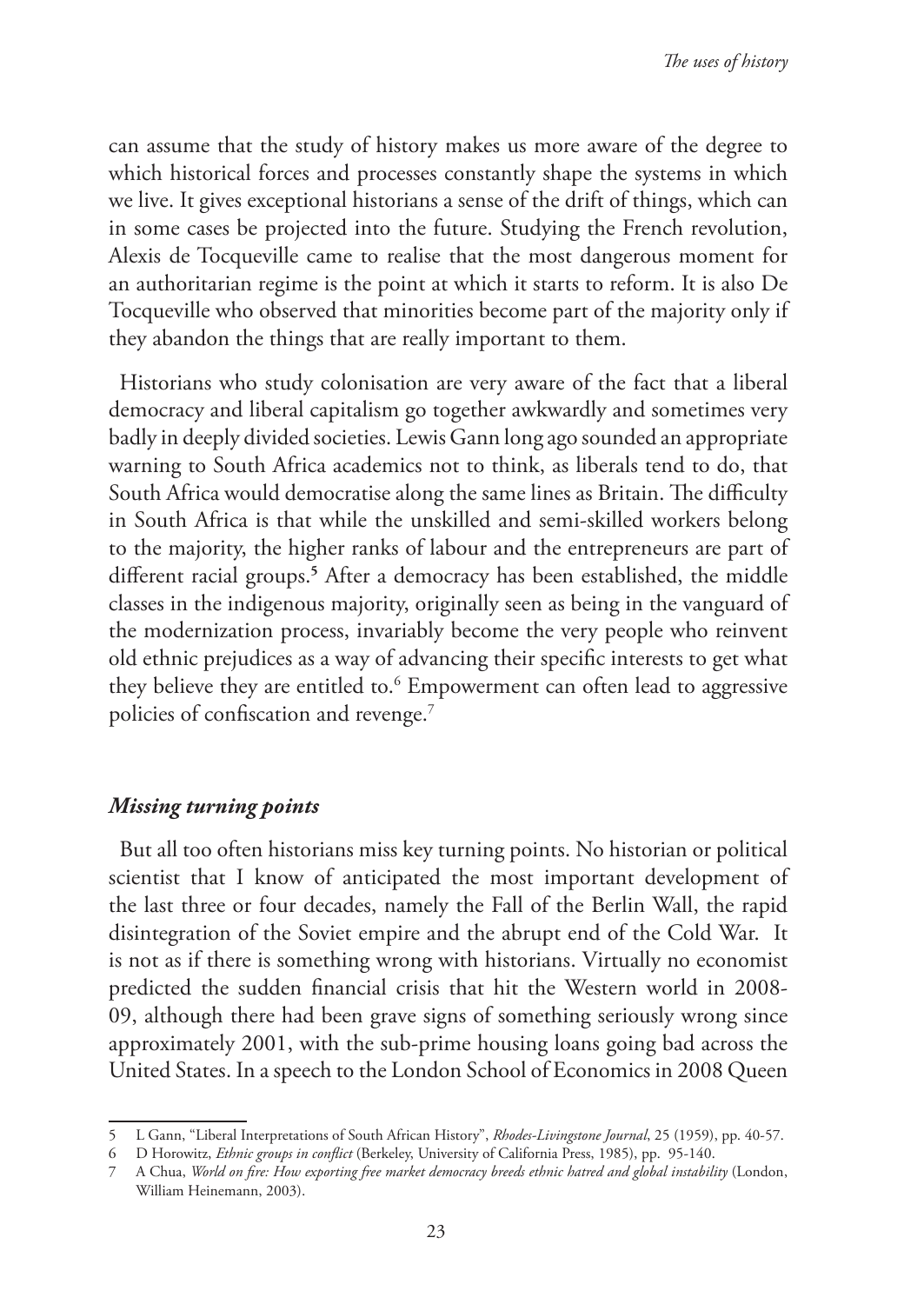Elizabeth asked a group of economists: "How could you miss the financial crisis that would hit the banks and the insurance companies due to bad debts? It was so huge." The economists' written reply was far from convincing.

In South Africa virtually no one predicted the rapid disintegration of apartheid and National Party (NP) rule, and of the NP itself. When someone asks me why no historian predicted these things, my reply is that without the fall of the Berlin Wall a multiracial oligarchy dominated by whites might have lasted two or three more decades.

While South Africans fondly believe that they always decide for themselves on their political destiny, all the big political realignments of the twentieth century in South Africa were the result of unexpected developments in Europe. The outbreak of the First World War led to the NP taking power ten years later, the outbreak of the Second World War paved the way for the NP assuming power nine years later, and the end of the Cold War led to the African National Congress (ANC) coming to office six years later. So much for the myth of heroic leaders, changing the very course of history.

# *'The annihilation of distance'*

I nevertheless believe that gifted historians working on a very big canvass, like the history of the world, or a "civilization" or a country, can discern some broad truths about what is in store. JM Robbins, cited above, writing in the 1960s and early 1970s, could already see the world economy was experiencing a fundamental shift from the developed to the developing world. He also sensed that accelerated technological change was outpacing the capacity of mankind to produce answers to the ethical challenges that some of the breakthroughs brought in their wake.<sup>8</sup>

In his *A study of History* the historian Arnold Toynbee tried to establish common patterns in, and even laws on, the rise, flowering and decay of some twenty-six civilizations since the beginning of recorded history. Initially his work was received almost in a spirit of awe and in 1949 *Time* magazine put his photograph on its cover as its "Man of the Year".

Toynbee once made a comment that showed what value lies in what one can call the long view. In 1952 he responded to a letter from Piet Meyer,

<sup>8</sup> JM Robbins, *History of the world*, p. 1018.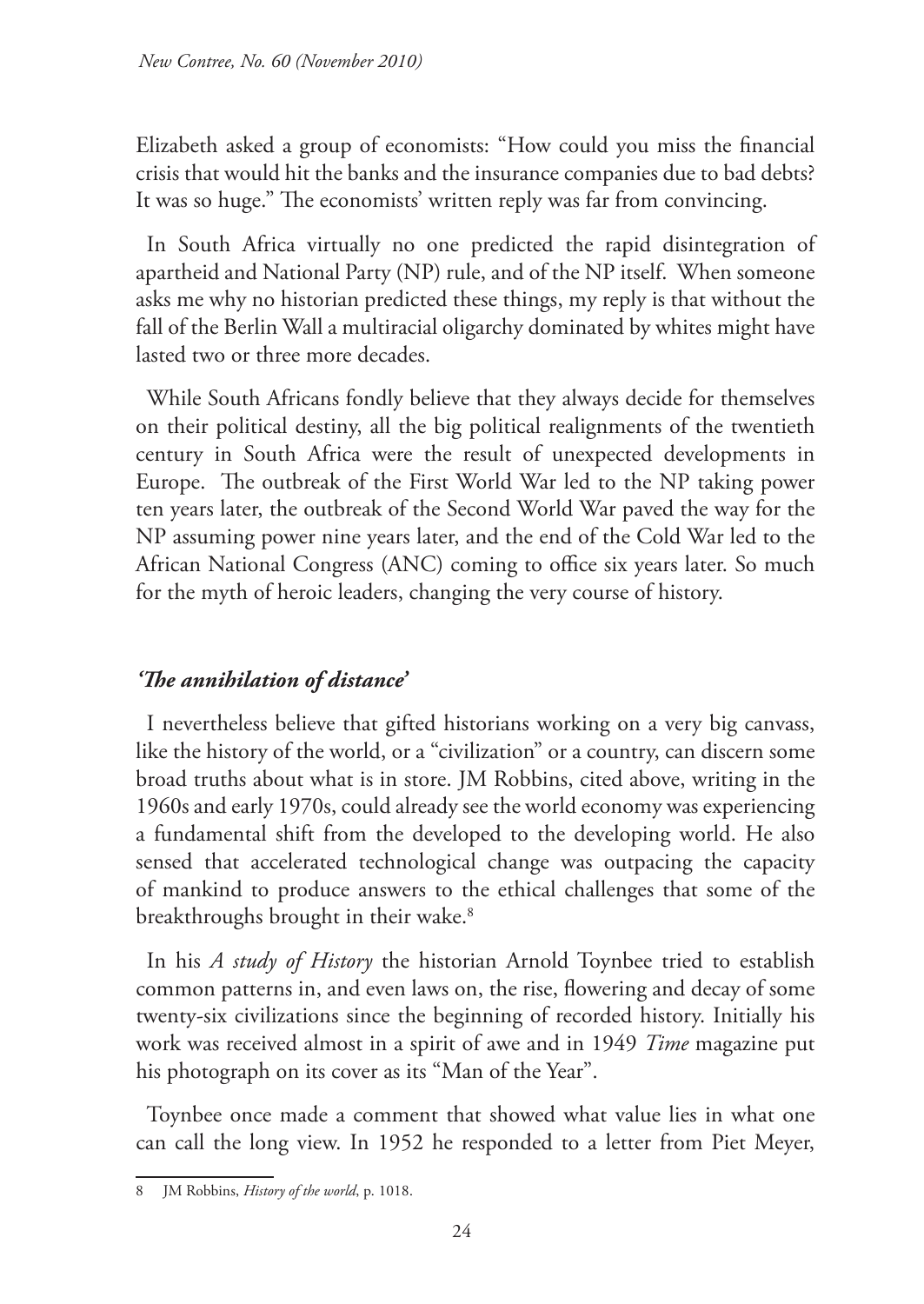who would later become chairman of the SABC Board. Meyer had asked the historian what challenges confronted the Afrikaner nationalists who had just captured power with their radical programme of apartheid. I cite Toynbee's reply at some length:<sup>9</sup>

My personal feeling is that the Afrikaner nation is confronted with a most difficult and at the same time most important spiritual task, which it is bound to undertake, without having any choice of refusing.

It seems to me that, in South Africa, you are faced already with a situation that very soon is going to be the common situation of the whole world as a result of "the annihilation of distance" through the progress of our Western technology... There will never again be room in the world for the different fractions of mankind to retire into isolation from one another again.

Now, in South Africa, the accident of history has put the native, coloured and white people of the country into this difficult situation at an early date: so history — or God — has given you the honourable mission of being the spiritual pioneers in trying to find the solution of a spiritual problem that is soon going to face the rest of the human race as well.

How pregnant with meaning is the term "annihilation of distance"! Apartheid was in many ways an attempt to forestall the annihilation of distance – the streaming to the cities and towns of poor black and coloured people, and their movement up on the labour ladder and into the so-called grey or white residential areas, universities, schools and onto the fields or courts of white organised sport. Apartheid crumbled above all because of what John Kane-Berman called the "silent revolution" – the inexorable breaking down of almost all forms of racial exclusivity in the urban setting.10 What the ANC did was to declare victory for itself.

#### *'Demography is destiny'*

To get children and students to become absorbed in reading or studying history it is good policy to discard the obsession with dates, laws and speeches.

<sup>9</sup> PJ Meyer, *Nog nie ver genoeg nie*:  *'n Persoonlike rekenskap van vyftig jaar georganiseerde Afrikanerskap*  (Johannesburg, Perskor, 1984), pp. 64-65.

<sup>10</sup> J Kane-Berman, *South Africa's silent revolution* (Johannesburg, South African Institute of Race Relations, 1990).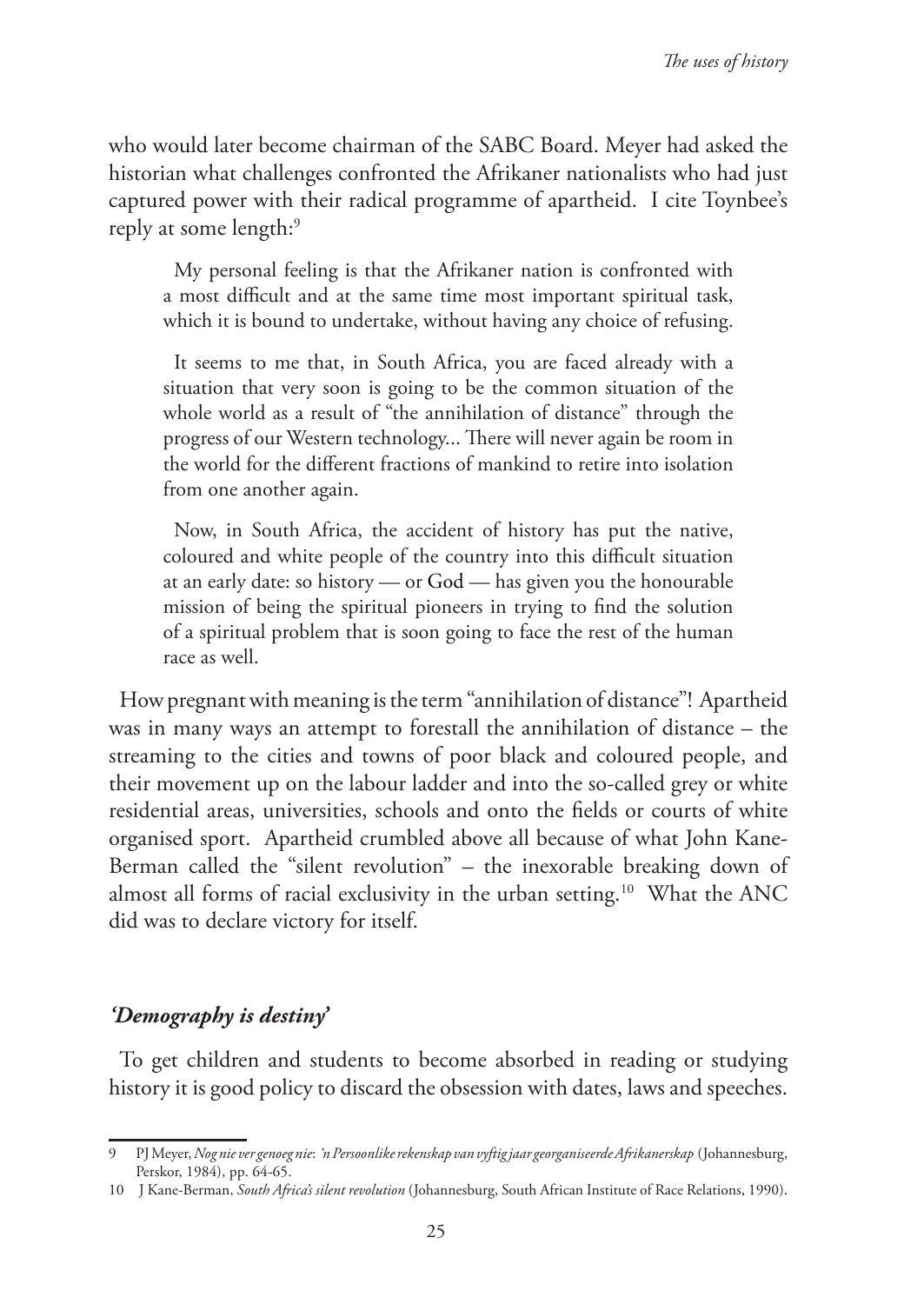"I know all the dates, I just don't know what happened on them" – so did the Afrikaans writer CJ Langenhoven mock the obsession with dates. The game is to get people to understand the underlying processes and forces that shaped the political context and forged the future.

One such a force is demography. Nearly two centuries ago August Comte summed up its impact succinctly: "Demography is destiny". Recently Peter Drucker formulated the same truth as follows: "Demography is the future that happened."

When the South African government began implementing apartheid in the early 1950s, the whites formed just under 20 percent of the population. That proportion shrank in little more than 50 years to 9 per cent. Apartheid collapsed not because of speeches or marches or strikes, but because of demographic pressure. The shrinking white base was unable to provide all the necessary skills and to maintain stability. From the early 1970s the lack of skills began to strangle the economy. From the early 1980s the state of relative stability began to unravel. By 1980 whites in South Africa, who controlled all the factors of production, formed approximately 15% of the total population. Their birth rate had plummeted to below the replacement rate. The highest birth rates occurred in the "Bantustans", where people were poorest.

The historian CFJ Muller, editor of *500 years*, a general history of South Africa that appeared in 1968 at the apogee of apartheid, anticipated the political upheaval that the country would soon experience. He wrote in a remarkably prescient statement that despite the apparent strength of the whites, their lack of numbers meant that that they could not be assured at all that they would still be living under a white government on a black continent by the year 2000.<sup>11</sup>

#### *Microcosm of the world*

The processes that started in South Africa in the mid-1950s represent a microcosm of what the world is experiencing today. The world's thirty highincome countries are home to only a sixth of the world's population, but these countries are responsible for five-sixth of the production. In most of

<sup>11</sup> A Grundlingh, "History on the hill: Aspects of scholarship and scholarly life at the Unisa History Department, 1968 – 2000", *Kleio*, 38(2), 2006, p. 130.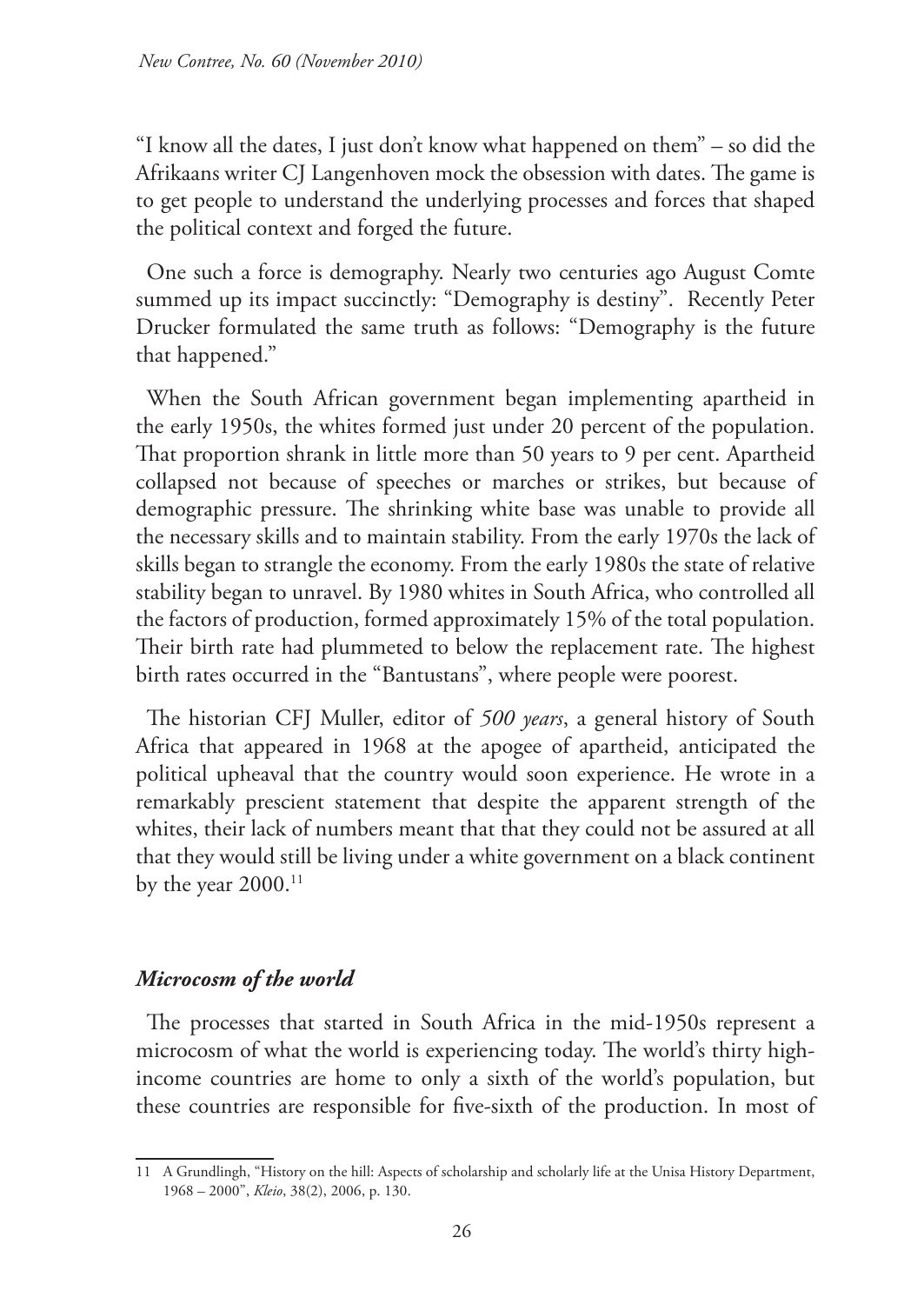these countries the birth rate is below the replacement level. Nearly 90 per cent of the increase of the world's population presently is taking place in the developing countries.<sup>12</sup>

There is an unprecedented push from poor people of the so-called Third World to the First World, which will have profound political consequences. There is great political popular pressure to stop immigration and deny immigrants the vote. But this is like trying to plug a leaking dam wall with your finger. In Europe Toynbee's annihilation of distance will not occur as fast as in South Africa, but the process is accelerating every day. Sluggish economic growth compounds the problem. By 1976 South Africa was well on the road to becoming a successful state. On the world rating list it had the  $18<sup>th</sup>$ largest economy and it was the  $15<sup>th</sup>$  largest trading country. A year or two ago, it fell to  $28<sup>th</sup>$  and  $37<sup>th</sup>$  respectively on the list. Europe is also lagging behind economically in the world, which makes the task of absorbing the poor into the job market much harder.

A good grasp of history, particularly South African history, will help to develop a sense that the present order of things is transient: societies do change, sometimes unexpectedly fast, and sometimes painfully slow. Good teachers or lecturers can alert their audience to the possibilities of what a book half a century ago called "Future Shock."

#### **History as grounding for citizenship and policy-making**

It is possible for school history to supplement and reinforce a sense of national identity in countries that are not too big or too powerful, or where the upper class ceded its privileges long ago. The problem starts when history is used to defend the power or wealth of a country, class or an ethnic group. Such nations are wounded nations, where the powerful steal the history of the powerless. Almost always there is a challenge from below that seeks to overthrow the existing order peacefully or violently.

When in power the Afrikaner nationalists projected the key concepts of their history onto the history of other communities. Every group was deemed to be a nation or a nation in the making, defined not by the people themselves but by God, the Voorsienigheid or "history". They were all supposed to be craving

<sup>12</sup> F Smit, "Demografie: Die toekoms wat reeds gebeur het – wêreldtendense met spesiale verwysing na Suid-Afrika", HF Verwoerd Gedenklesing, Orania, 2010.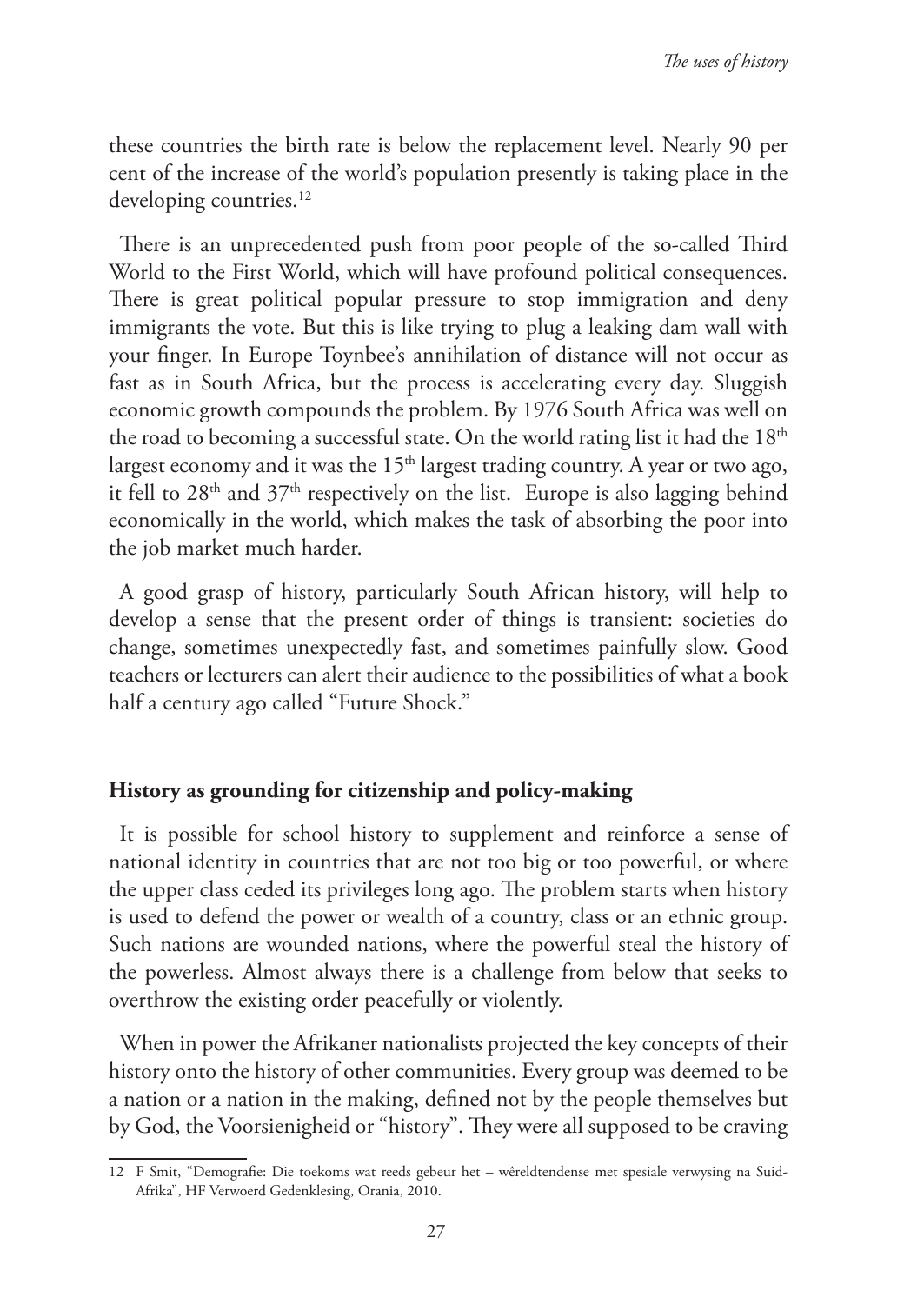to learn their "nation's" history and to be taught in their mother tongue.

In the present era there is an attempt, particularly by bureaucrats in the education department, to depict the whites as merely fringe figures in a scene dominated by blacks. I hear that in a draft history syllabus circulating at the moment there is a ridiculous attempt to describe the Great Trek as a "white *difaqane*" and to present the military battles between the Boer commandos and British army as a sideshow of the black experience of the war.

But it is not only wounded nations that suffer from this malaise. A study of American school and university textbooks reveals that history is constantly being rewritten to suit the most recent pedagogical fads and the self-regard of the dominant group. The purpose is not so much to inform as to manipulate children. The author concludes: "Small wonder American school children often find history boring and valueless".13

Radical historians rightly challenge history written in the service of the powerful, but then they go too far: they belittle or ridicule the achievements of those in power. Tony Judt, a most stimulating historian, remarked on this:

The historian's task is not to disrupt just for the sake of it, but it is to tell what is almost always an uncomfortable story and to explain why the discomfort is part of the truth we need to have to live properly. A well-organized society is one which knows the truth about itself and not one in which we tell pleasant lies about ourselves. History can show you that there was only one pile of bad stuff after another. It can also show you that there has been tremendous progress in knowledge, behaviour, laws, and civilization. But it cannot show you there was a meaning behind it all.<sup>14</sup>

In his book *Possessed by the past*, Richard Lowenthal writes of a "culture of victimhood that haunts the classroom" in the United States. A review remarked that the author objected to "the positive relish for belittlement and a settled determination to debunk on all occasions. To tell people of all the flaws and mistakes without showing that a country or a nation has some remarkable achievements is to fall down on the job".15 History offers much that is disturbing and progress is not unbroken. But people also want to look at reassuring precedents, otherwise they feel like the character Stephen in

<sup>13</sup> F Fitzgerald, *America revised* (Boston, Little, Brown and Company, 1979).

<sup>14</sup> Cited in *The Observer* (London), "Tony Judt, historian, dies, 62", 8 August 2010,

<sup>15</sup> R Jenkyns, "Cards of identity", *New York review of books,* 23 April 1998, p. 50.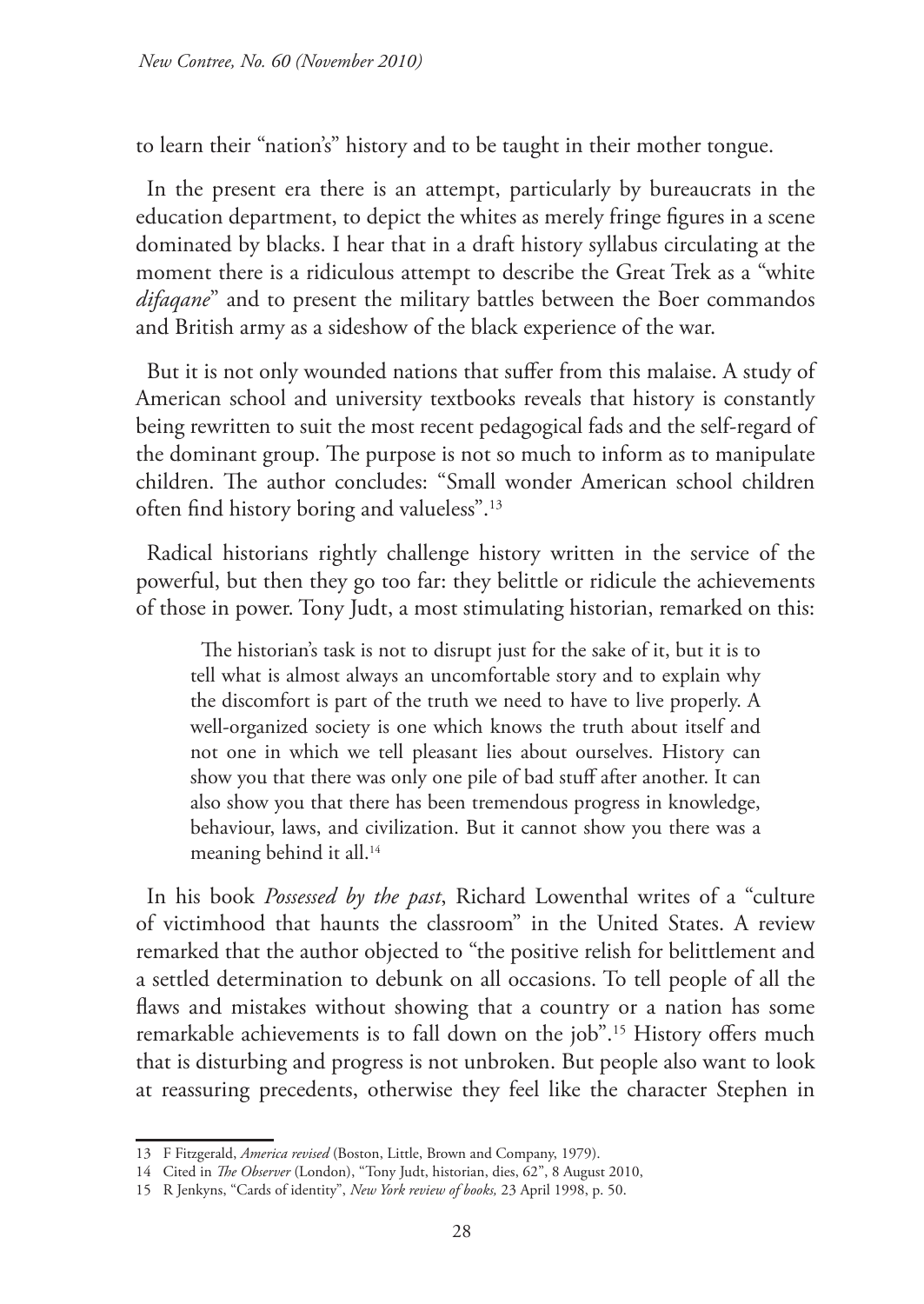James Joyce's Ulysses who said: "History is a nightmare from which I am trying to awake."

In editing, with Bernard Mbenga, the *New History of South Africa/Nuwe Geskiedenis van Suid-Afrika* (Tafelberg, 2007) I saw the task as that of putting our history together in such a way that it acknowledges all the wrongs and blunders, while also stressing our people's ability to survive, adapt and make progress. I indicate some of the main themes below.

# *We are all out of Africa and we may in fact all be 'inkommers' in South Africa*

I have concluded that while most of the future of South Africa is certain – it is and will remain black – its past has become radically uncertain. Over the past fifteen years one of the greatest advances in our knowledge about human beings in South Africa is the new archaeological insights regarding the transition from the Stone Age to the Iron Age. In particular, there is the discovery that the whole of humankind descended from people who had once lived in Africa.

Seven decades ago we thought of the history of South Africa as spanning three hundred years. Then some historians from Unisa thought they would do a really brave thing and publish a history with the title *500 Jaar Suid-Afrikaanse geskiedenis.* They were upstaged by the *Oxford history of South Africa,* which traced our history back to 2 000 years ago.

As it turns out, the editors of *OHSA* were far too conservative. In the present literature the African Eve hypothesis holds sway. When the manuscript of the *New History of South Africa* was ready but still lacked a title, I was tempted to call it "A history of South Africa: From Eva to Zuma". This was not a reference to Eva, the Khoikhoi woman who once lived in Jan van Riebeeck's Castle, but to the African Eve, who lived some 200 000 years ago on this continent. DNA types found presently in our global human population can be traced back to this single ancestor. We now know that all of humankind happens to be "out of Africa' in a very literal sense of the word.

A quick chronology reads as follows:

• 200 000 years ago: African Eve lived;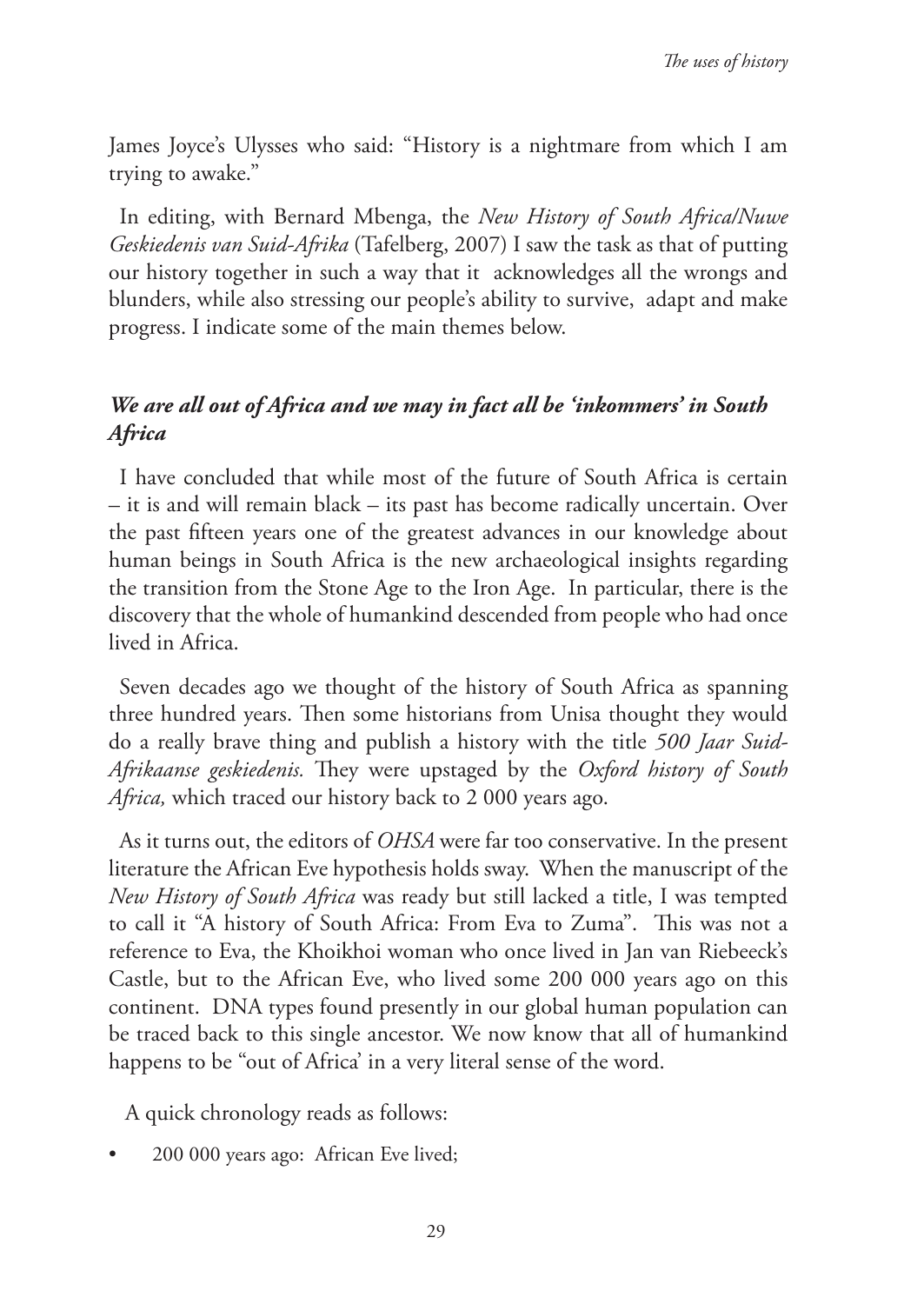- 100 000 years ago: Creatures that looked like us roamed around in Africa;
- 60 000 years ago: A small group of Africans, initially probably as few as 150, left East Africa and populated the rest of the world;
- 50 000 years ago: Language in its modern form emerged in Africa;
- 35 000 years ago: The African migrants displaced and wiped out the only other modern human species, the Neanderthals;
- 25 000 years ago: Some racial variations between modern Africans and modern Europeans began to appear;
- 2 000 years ago: The Khoisan migrated into what is today South Africa; at about the same time the first Iron Age Bantu-speaking peoples settled south of the Limpopo and then moved rapidly into the eastern half of the country. They were settled in what is now KwaZulu-Natal by 400 AD and the Eastern Cape by 600 AD;
- 350 years ago: Some of the descendants of those who left had left Africa 50 000 to 60 000 years ago returned to South Africa;
- 230 years ago: the first intensive interaction between whites and Africans in the area east of the Sundays River.

In Afrikaans there is the word *inkommers* – those who have moved in*.* All people who live in South Africa today are *inkommers*. The only exceptions are those who are "pure" Bushmen and there cannot be many of them.

### *We have come a long way very fast*

We are all part of a land that has seen great tragedies but also great triumphs.

The history I have co-edited does not have a unifying theme, like the struggle against oppression and injustice (*Readers Digest history of South Africa*). Instead there are several minor themes: The realization of the different peoples that no one living could survive on their own and at the expense of others. Enslaving others also enslaved the owner. The main story is one of continuous adaptation and accommodation.

It has not been a bed of roses for most. As late as 1941 CW de Kiewiet remarked that South Africa is essentially a country of low-grade gold ore, low-grade land, and low-grade human beings.<sup>16</sup> By the latter term he meant

<sup>16</sup> CW de Kiewiet, *A history of South Africa* (Oxford, Oxford University Press, 1941), p. 212.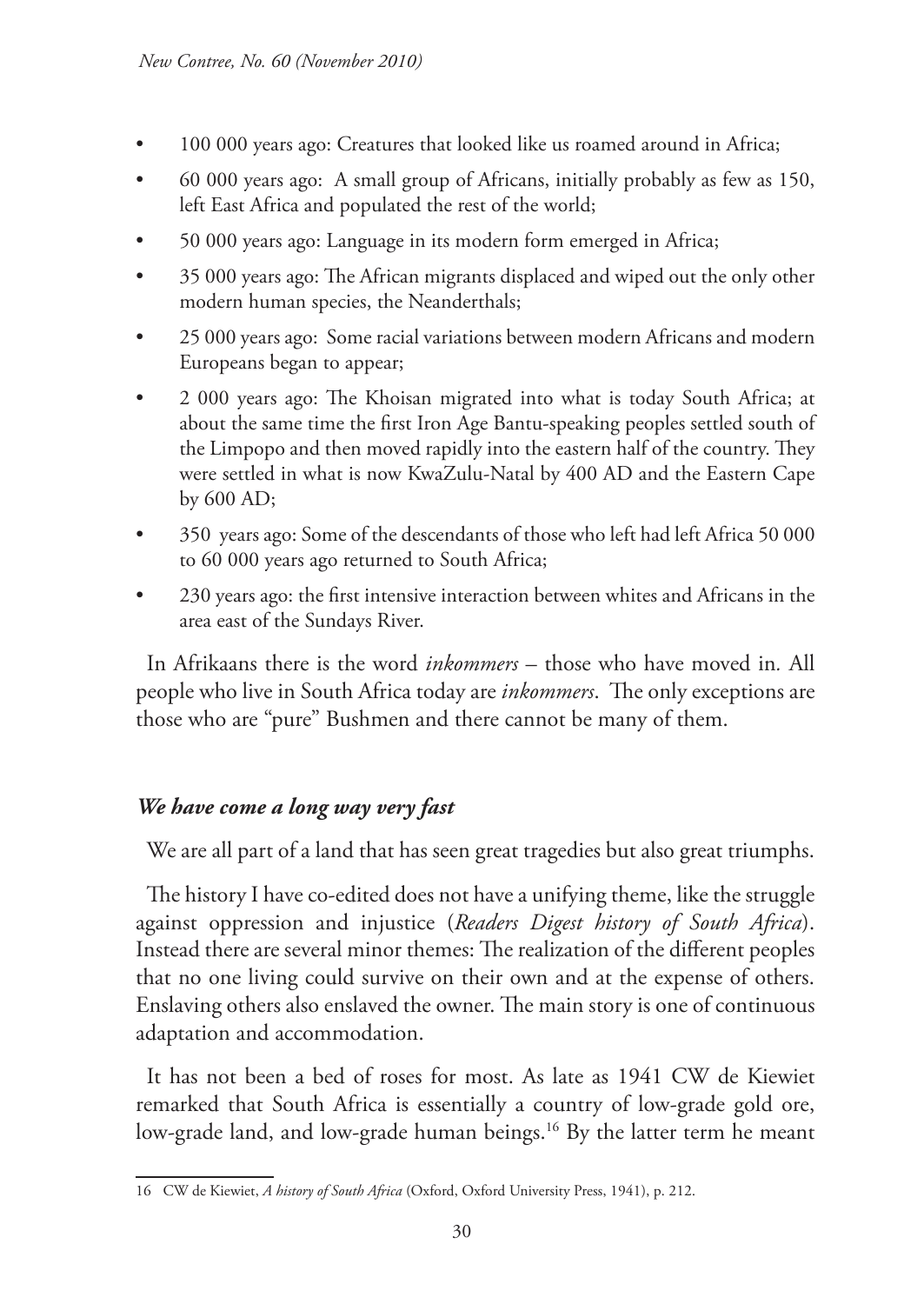poorly educated people, which was true for all population groups. Apart from a small upper stratum in the white community, by far the majority of people did not live much above the level of mere survival and had a very rudimentary education. As the character played by Alec Guinness in the movie *Doctor Zhivago* said: "We have come a very long way very fast".

Although the struggle to gain and retain the upper hand was fierce and unforgiving, there was no serious destructive impulse. In 1949 the elderly Jan Smuts, recently defeated in a momentous election, observed: "The whole world is moving into a Colour phase of history, with results none can foresee and South Africa should dread most. Still, the worst, like the best, never happens [in South Africa]".<sup>17</sup>

This ignores some of the cruellest episodes in South African history – the attempted extermination of the Bushmen, the subjugation of the Xhosa and their national suicide, the suffering of migrant workers on the mines, and the deaths of women and children in concentration camps during the South African War. During the 1930s and 1940s the slums in South African cities were considered to be among the worst in the world. Apartheid destroyed many close-knit communities and closed off career opportunities just when people began to see new horizons.

But the worst did not happen in the 1980s and 1990s; the feared bloodbath did not occur. South Africans proved to be resilient and innovative in finding a new basis for their co-existence.

### *We tend to magnify our failures and miss the magnitude of our successes*

If someone from Mars were to land here without any clue about our history and start reading our newspapers and magazines, he would probably conclude that some major setback had occurred here in the first half of the twentieth century, followed by an unmitigated disaster in the second half. This someone would probably believe that in terms of some key economic indicators South Africa had slumped some thirty or forty places in the world league between 1948 and 1994.

<sup>17</sup> Cited in H Giliomee and B Mbenga, *New History of South Africa* (Cape Town, Tafelberg, 2007), p. 437.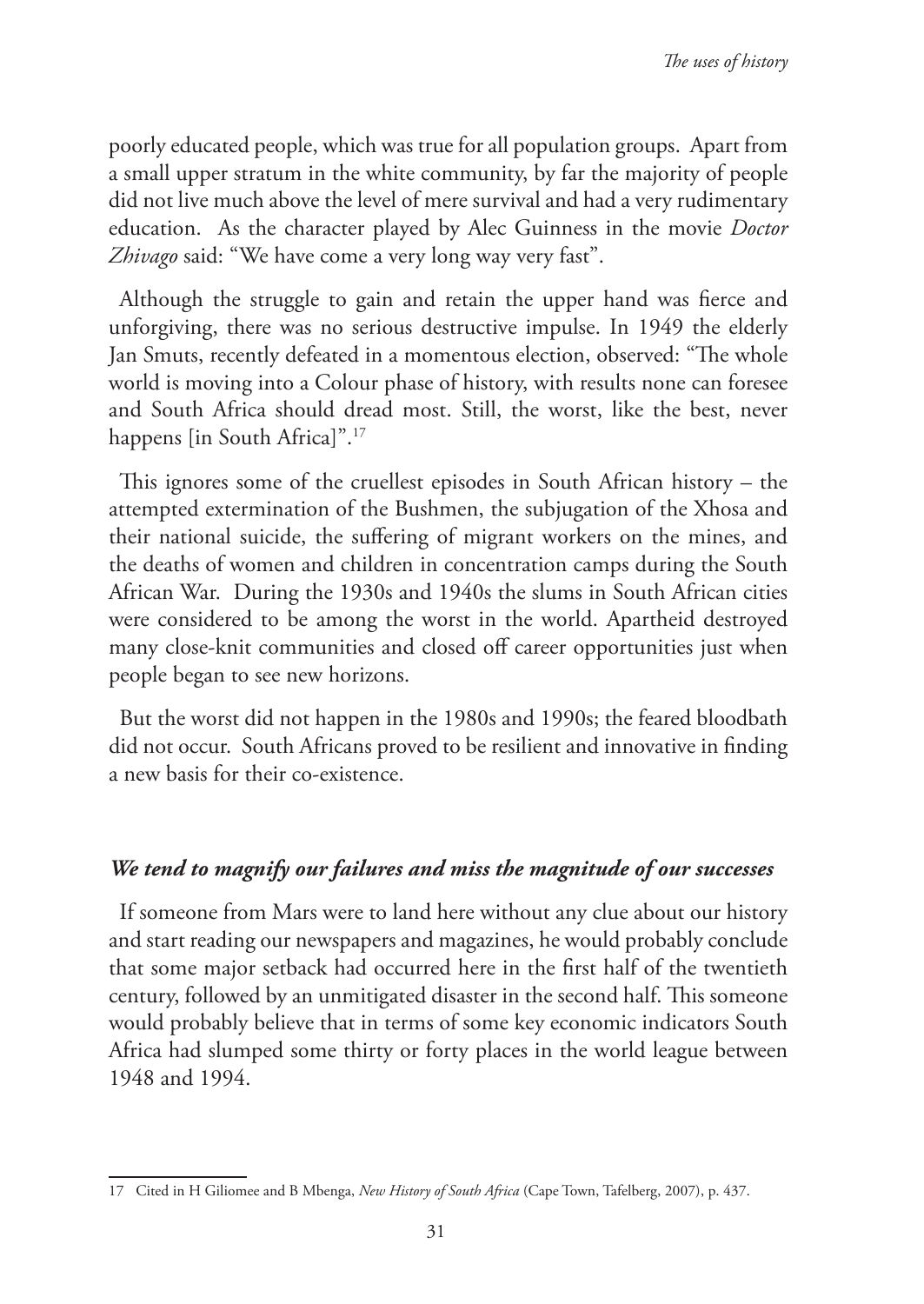Such a dramatic decline did indeed occur in some countries. Between the 1930s and 1990 Argentina slumped in terms of per capita income from a place in the top ten in the world in 1930 to fiftieth by 1990. That happens when you get sharp swings from the left to right in government, along with large-scale state corruption and a military that can seize power any time.

In South Africa there has never been a major economic slump lasting for more than three or four years. The upward curve of the economy has been virtually unbroken since the time of the Union of South Africa in 1910. Since 1945 the size of the economy increased threefold.

What were the reasons for the astounding growth of South Africa during the twentieth century? Why did the country not remain a mining camp dependent largely on imports for manufactured goods and food? Why has South Africa grown so strongly? Historians have tended to emphasise the damage the politics of segregation or apartheid did to growth and development, but they have rarely bothered to ask what alternative political system would have produced the high growth we did experience. Is it conceivable that the black miners would have continued to dig for gold at their extremely low wages if they had had the right to strike? Would we have had the high inflow of international capital in fixed investment in the twenty years after the end of the Second World War if there was a real chance of a black government coming into power soon? Let us look for some trends.

#### **Continuity in the civil service**

It was that bête noire of Afrikaner historiography, Lord Alfred Milner, who was responsible for inaugurating the good and efficient administration that was so beneficial for economic growth. He had this refreshing, if undemocratic, perspective on governance: "All good government is good administration, all the rest is rot." By 1910 South Africa had a far better civil service than any country could expect at that stage of its development. For whites there were proper tax collection, effective local government, and an independent, clean civil service.18 Although the Afrikaners acquired political power in 1910, the nationalists did not insist on Afrikanerising the middle and top levels of the civil service. In 1960, fifty years after Union, Afrikaners, forming 58 per cent of the white population, filled 57% of the upper levels of the civil service posts.19 Apart from a few isolated cases, corruption on the higher levels was rare.

<sup>18</sup> M O'Dowd, "An assessment of English-speaking South Africa's contribution to the economy", A de Villiers (ed.), *English-speaking South Africa today* (Cape Town, Oxford University Press, 1976), p. 149.

<sup>19</sup> S van Wyk, "Die huidige beroepsposisie van die Afrikaner in die stad" (Ph.D., University of Pretoria, 1967), p. 307.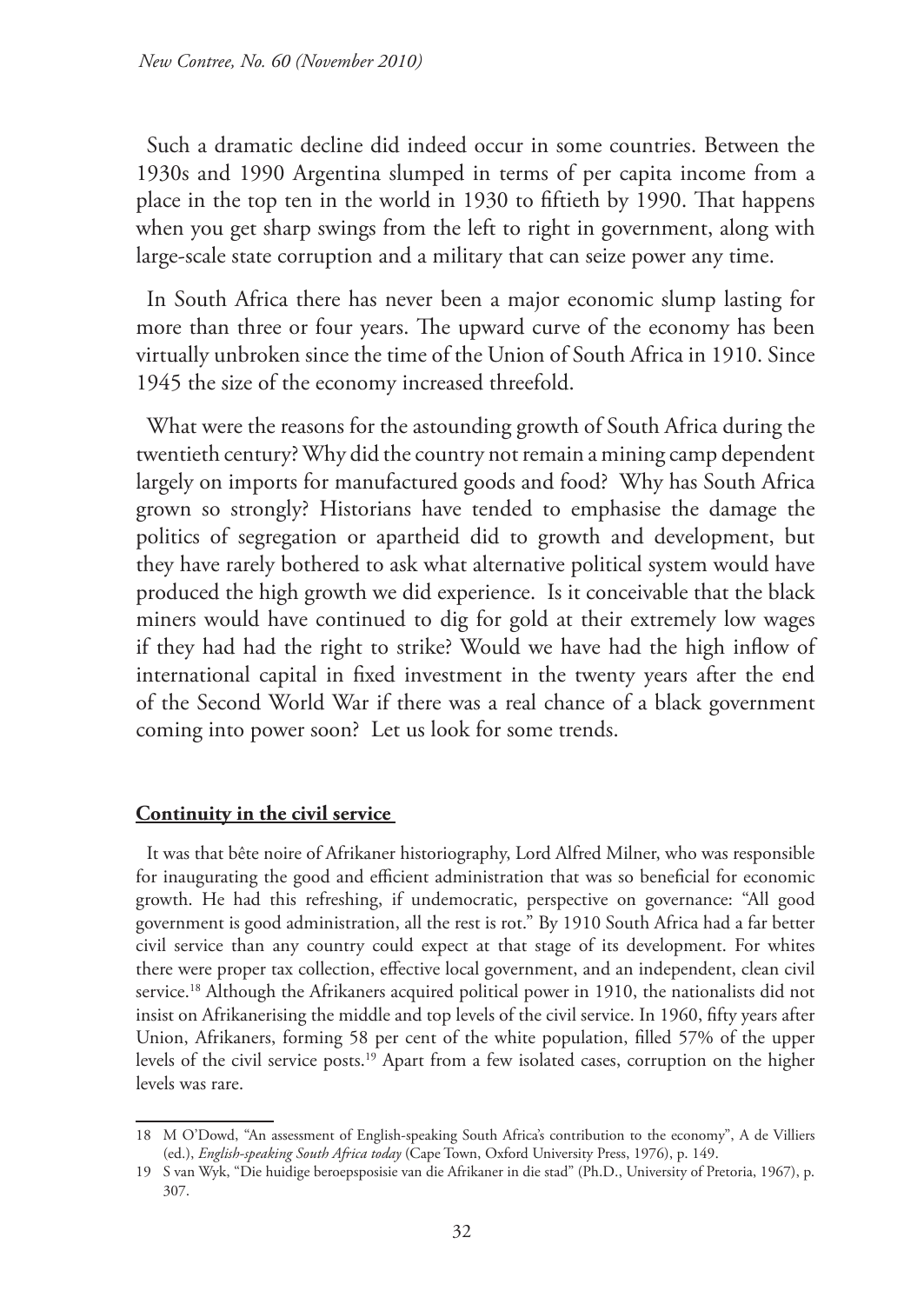### **The government left alone an English business class that was unapologetic about striving for wealth**

There is no place in the world where a community of English speakers was so lacking in political power and yet so totally dominant in the economy as was the case with English-speaking South Africans. Yet they did not feel any need to apologize for their economic power or to assist the Afrikaners or any other group in building up their businesses. English-speaking business in fact went on with the business of doing business. Shortly before his death I asked Anton Rupert whether he knew of any cases of Afrikaner businesses being assisted and helped on their feet by English corporations. His succinct answer was: "I cannot think of any and I am grateful for that".<sup>20</sup>

## **The politicians during the period of Union had the good sense to start a parastatal sector**

One of the strange things about South Africa is that there never was a serious attempt to nationalize industry. The Pact government under Genl. JBM Hertzog established Iscor and Eskom and the Smuts government during the Second World War founded the Industrial Development Corporation, which greatly contributed to the rise of a local manufacturing sector. These corporations provided the main avenue for Afrikaners to acquire managerial expertise and helped to dampen any flirtation with nationalisation.

#### **Having a history of colonisation does not condemn a state to failure**

Colonialism certainly was cruel and unjust, but it also created the potential for a successful state. Brazil was also once a colonial state that practised widespread slaveholding, but is now considered a very successful state despite a huge level of inequality almost as wide of that of South Africa. South Africa has never been considered a failed state.

## **Black and coloured people continued to strive for a better life despite the handicaps imposed on them**

A democracy cannot be consolidated, except in specific conditions. What is

<sup>20</sup> H Giliomee (Personal Collection), Interview, A Rupert/H Giliomee, 3 May 1999.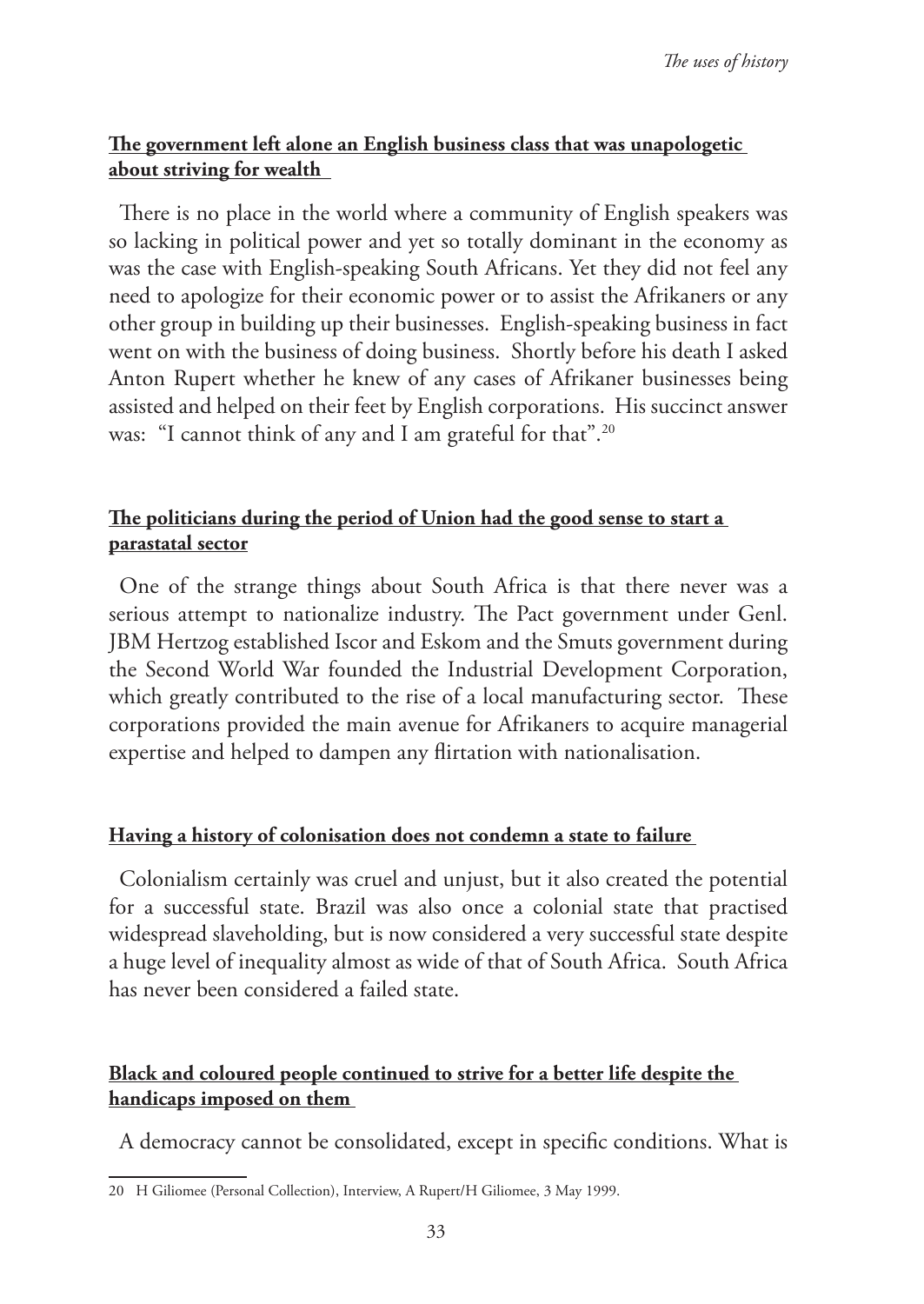required are the following:

- stable middle class in the dominant group based in the private sector;
- urban working class that has established trade unions;
- functioning system of mass education and a reasonable degree of literacy;
- social and political organization in all sections of the population;
- occupational mobility;
- growing degree of house ownership; and
- relatively free press.

Black and coloured people did everything they could to get their children a good education, although they knew it was inferior to that of whites. They built up trade unions despite oppressive measures. They acquired their own homes and became consumers. They became politically active and formed organizations and civic societies. During the 1980s they mustered enough opposition to force the government to fundamentally reconsider its position.

### **Relatively low levels of political violence**

The conflict between white and black in South Africa never culminated in waves of ethnic cleansing of the magnitude of the killing fields of Yugoslavia during the Second World War or that of Rwanda in 1994. In both these cases hundreds of thousands of people died. Such massacres make it impossible for people to live together peacefully together under a democracy.

Between 1984 and 1994 just over 20 000 people died in the conflict in South Africa. As Table 1 shows, this figure is very low in comparative terms. In terms of political deaths as a proportion of the population, it is the lowest of all the major ethnic conflicts in the last sixty years. All over the world ethnic conflicts with high death tolls occur in one of the following two contexts. One is an invasion by an army or irregular forces; the other is when a government loses control over its armed forces or uses such forces to attack communities in ethnic cleansing operations. Neither context existed in South Africa.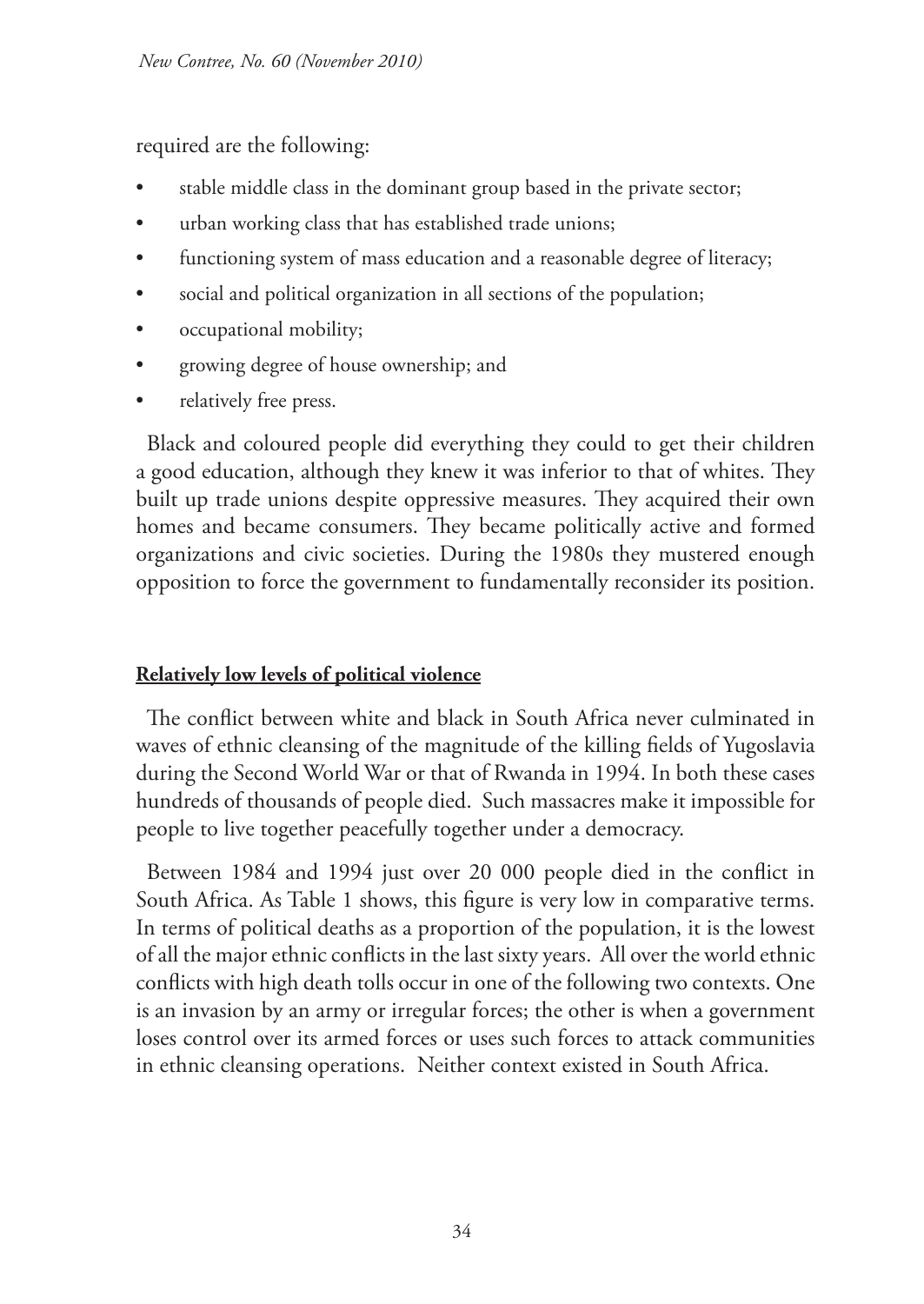| Country      | <b>Deaths</b> | Population<br>(millions) | <b>Years of conflict</b> | Deaths as<br>percentage |
|--------------|---------------|--------------------------|--------------------------|-------------------------|
| Cambodia*    | 2 400 000     | 7.2 (1971)               | 1975-1978                | 33.3%                   |
| Rwanda       | 800 000       | 8.0 (1990)               | 1994                     | 10.0%                   |
| Chechnya     | 90 000        | 1.1(2002)                | 1994-2005                | 8.2%                    |
| Guatemala    | 200 000       | 3.8 (1962)               | 1960-1998                | 5.3%                    |
| Bosnia       | 200 000       | 4.0(2002)                | 1992-1995                | 5.0%                    |
| Algeria**    | 300 000       | 10.0(1965)               | 1954-1962                | 3.3%                    |
| East Timor   | 18 600        | 1.0(2006)                | 1974-1999                | 1.9%                    |
| N. Ireland   | 3 500         | 1.4(1961)                | 1968-1998                | 0.7%                    |
| South Africa | 19 000        | 26.0 (1988)              | 1984-1993                | $0.07\%$                |

**Table 1: Deaths in selected ethnic conflicts**21 **(approximate figures)**

\* The deaths in Cambodia are estimated to be in the range of 1.7 million to 3 million.

\*\* The Algerian government that came to power in 1962 put the death toll at a million.

## **History tells us where we come from and who we are, and if we are lucky it may teach us a little bit of wisdom**

In a country such as South Africa, with its history of division, the question of social identity is often addressed on different levels. Every person is an individual. Most identify with the nation of South Africa, but there are also individuals who at the same time identify strongly with their particular community or a religious group.

How should historians tell their story? Tony Judt, one of the most interesting modern historians, remarked: "History is a story, a story needs a narrator and a narrator needs to be standing somewhere. The view from nowhere does not work".22 He stressed that the concern with the universal should not obscure the national or the particular elements of a story.

When I began writing a history of the Afrikaners, I saw my challenge as that of writing with empathy for the Afrikaners without condoning or explaining away the injustices that Afrikaners have perpetrated. In the book's introduction, written late in 2002, I cited the words of FDH Kitto, a historian of Ancient Greece: "To understand is not necessarily to pardon, but there is no harm in

<sup>21</sup> Table 1 compiled by the author from information as obtained in several sources.

<sup>22</sup> T Judt, "The story of everything", *New York Review of Books*, 21 September 2000, p. 66.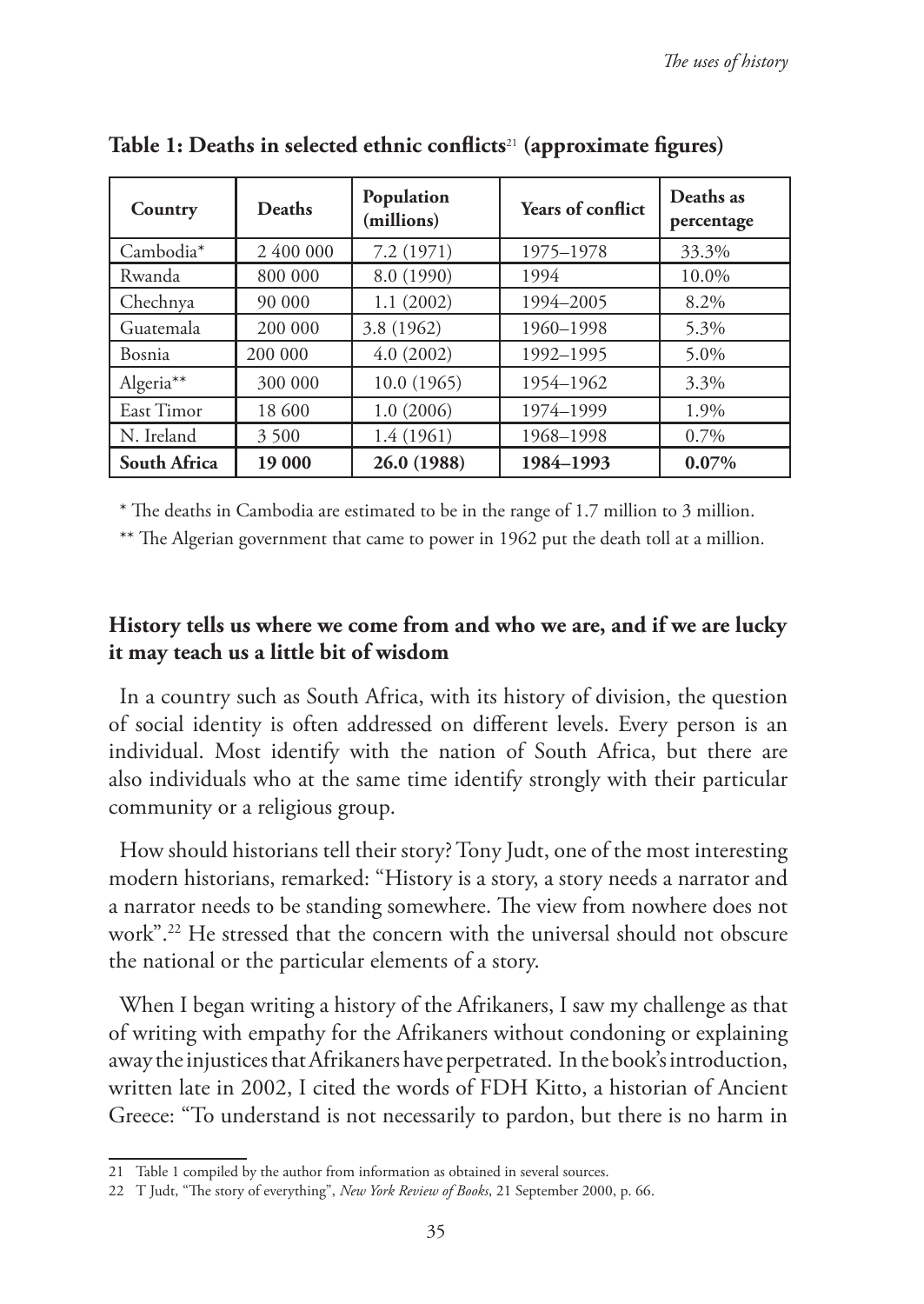trying to understand". This statement is not quite the safe position it seems. At the book launch Neville Alexander, a highly regarded literary scholar and political activist, responded to my quote by citing Madame De Stael's "Tout comprendre rend très indulgent". The *Oxford concise dictionary of quotations* translates this as: "To be totally understanding makes one very indulgent". One could also say "too indulgent". Alexander's comment highlights this very fine but also very important line between apology and empathy.

An American scholar who had embarked on a study of the Maoris in New Zealand asked a respected Maori leader how to approach the task. He advised her first to write the story of her own people. We understand or judge other people better if we get to know our own community well – warts and all. History is above all about sound judgement. The skill that historians an history educators must impart to pupils and students is that of unlocking history from the sources, asking the right questions from those who have left a record, and making an impartial judgement. In a sense it is the same task as that of a judge. Judging one's own people is always a good start, for one should be able to separate reason from mere rationalisations. A century ago Rudyard Kipling said after returning to England from India where he grew up: "It is nice to be among your countrymen because you know when they are lying".

People read history and novels to put themselves in the position of people having to make decisions that test their moral character. The challenge for the historian is to enable the reader to enter into the minds of people on both sides of a conflict and view their fears and aspirations sympathetically.

### *How it really was*

The challenge of history is to respect the integrity of each historical epoch and to refrain from judging people with the benefit of hindsight. In insisting that historians should try to record history *wie es eigentlich gewesen ist*, the German historian Leopold von Ranke wrote the first and most important rule of history: One must understand past politics in its own context. Each period in history is "immediate to God" and has to be treated on its own terms. The task of the historian is to understand the past, not to change the present political order. Hence, the study of the past should be divorced from the passions, values and motivations of our present conflicts.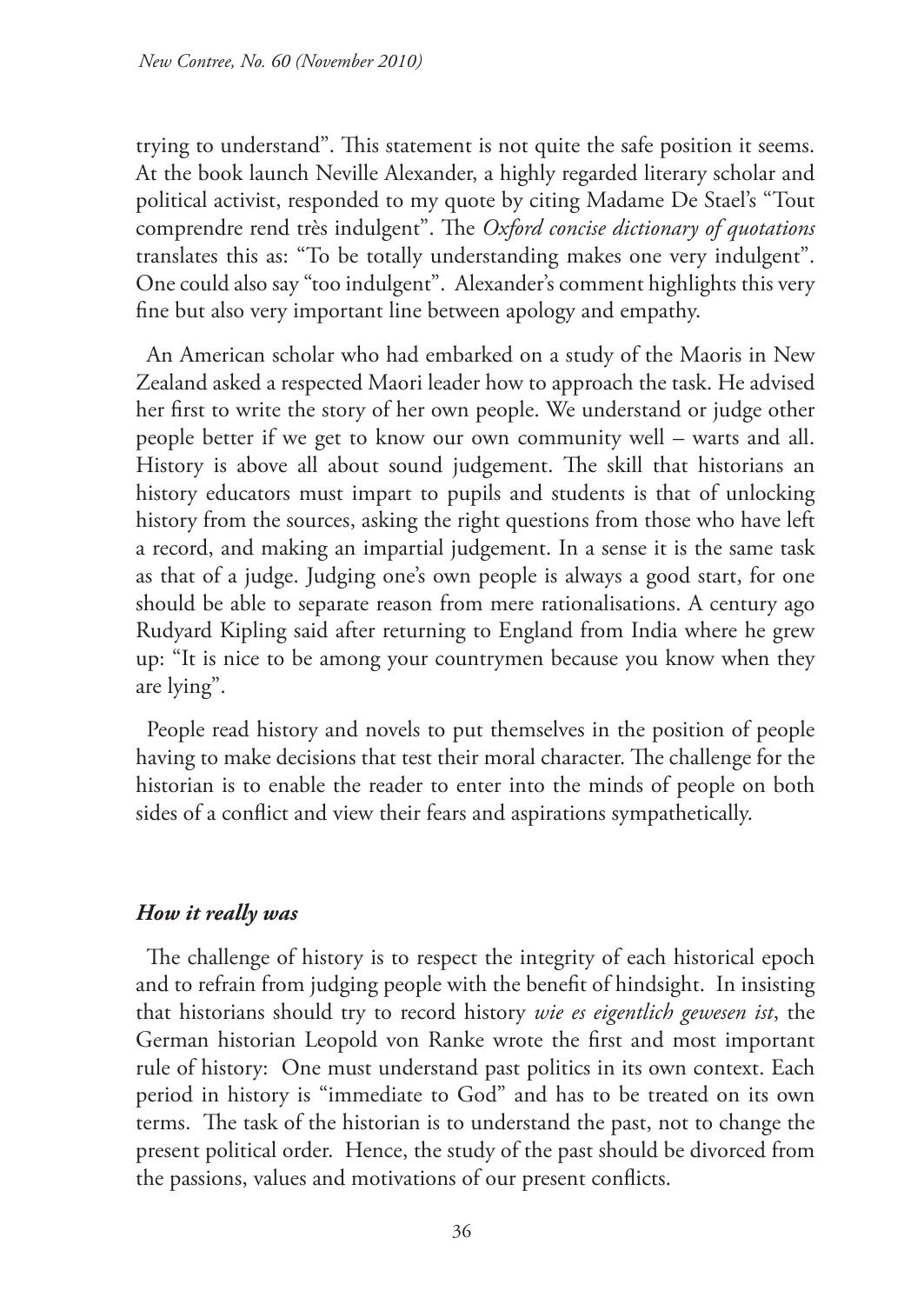The British historian Herbert Butterfield suggested an apt metaphor for an attempt to write history to conform to present prejudices and obsessions: "When we organise our general history with reference to the present we are producing what is really a giant optical illusion." It is quite wrong to abstract things from their historical context and judge them apart from that context. It is also wrong to see history marching inexorably to its fated outcome. In each generation there is what Butterfield calls "a clash of wills out of which there emerges something that probably no man ever willed".<sup>23</sup>

 Yet another challenge is to get students and pupils to grapple not only with what did indeed happen, but also with what did *not* happen and the reason why history did not take an alternative course or courses. The Dutch historian Johan Huizenga advised historians to constantly put themselves "at a point in the past at which the known factors will seem to permit different outcomes".<sup>24</sup>

Thirteen years ago a book appeared that was edited by Niall Ferguson, a well-known economic historian. It is called *Virtual history: Alternatives and counterfactuals* (Picador, 1997). Among the chapter headings there are:

- What if there had been no American revolution?
- What if Britain had stood aside in August 1914?
- What if Nazi Germany had defeated Britain?

Defending the use of counterfactuals as a heuristic device, Ferguson writes that we constantly ask counterfactual questions in our daily lives and then adds:25

Of course we know perfectly that we cannot travel back in time and do things differently, But the business of imagining such counterfactuals is a vital part of the way we learn. Because decisions about the future are – usually – based on weighing up the potential consequences of alternative courses of action, it makes sense to compare the actual outcomes of what we did in the past with the conceivable outcomes of what we might have done.

Let us take the example of the Munich agreement that Neville Chamberlain signed with Adolf Hitler in 1938 in an attempt to stave off a second European war within the space of twenty years. Was Chamberlain misguided or was he

<sup>23</sup> H Butterfield, *The Whig interpretation of the past* (New York, Norton, 1965), p. 28.

<sup>24</sup> N Ferguson, *Virtual history: Alternatives and counterfactuals* (London, Picador, 1997), p. 1.

<sup>25</sup> N Ferguson, *Virtual history...* (London, Picador, 1997), p. 2.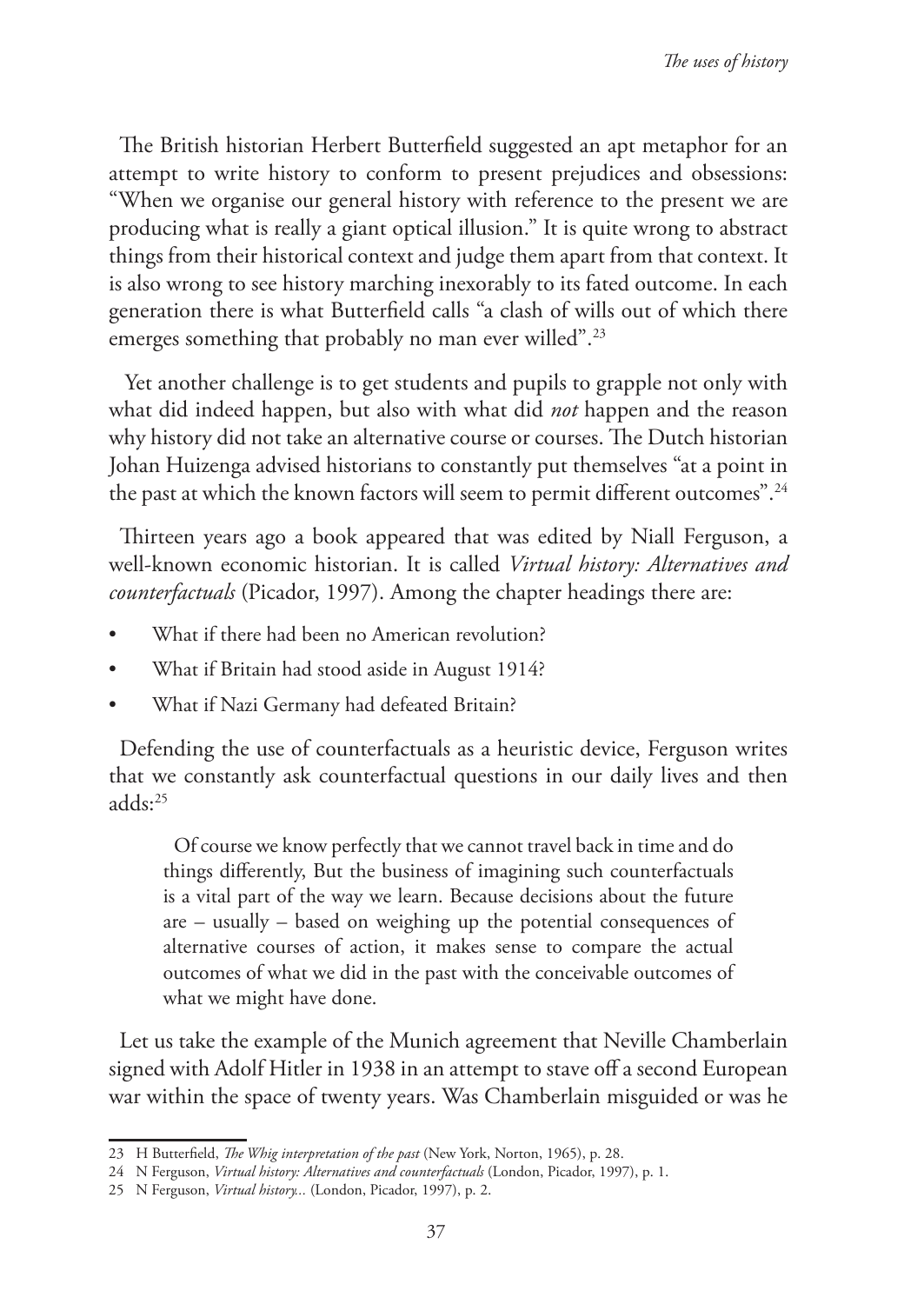in fact quite rational in trying to reach an agreement with Nazi Germany? We must try to assess his motivations without bringing into play our knowledge that Hitler was utterly ill-suited as a negotiating partner and that Nazi Germany was bent on going to war.

We can also point out the folly of American politicians waging war in Vietnam on the spurious grounds that Munich taught the lesson that the Free World had to stand up to dictators at an early stage. A study of History as a complex and unique set of events must safeguard us against drawing the wrong lessons from history.

In the case of South Africa we can ask:

- What if the South African War (1899-1902) had ended before the *Bittereinder* phase of the war and before the concentration camps were established?
- What if the Coloured voters had remained on the voters roll?
- What if the United Party won the 1948 election and introduced the qualified franchise?
- What if the ANC chose to organise the workers after 1961 instead of many leaders going into exile and launching the armed struggle?
- What if the Berlin Wall, Communism and the Soviet bloc had not collapsed?

A key question about apartheid that needs to be asked is the following: What were the options open to the government after the Second World War had ended? A look at the three models of socio-political development offered in *No easy choice* by Samuel Huntington and Nelson is instructive. (It must be emphasised that the authors did not write this with South Africa in mind). The book proposes three models to depict different development paths, which I outline below. I am offering the models here as examples of counterfactual history.

Huntington and Nelson call their first model the "vicious circle of the technocratic model":

- less political participation (i.e. curtailment of the vote);
- leading to more socio-economic development as a result of the suppression of the working class;
- less socio-economic equality;
- less political stability; and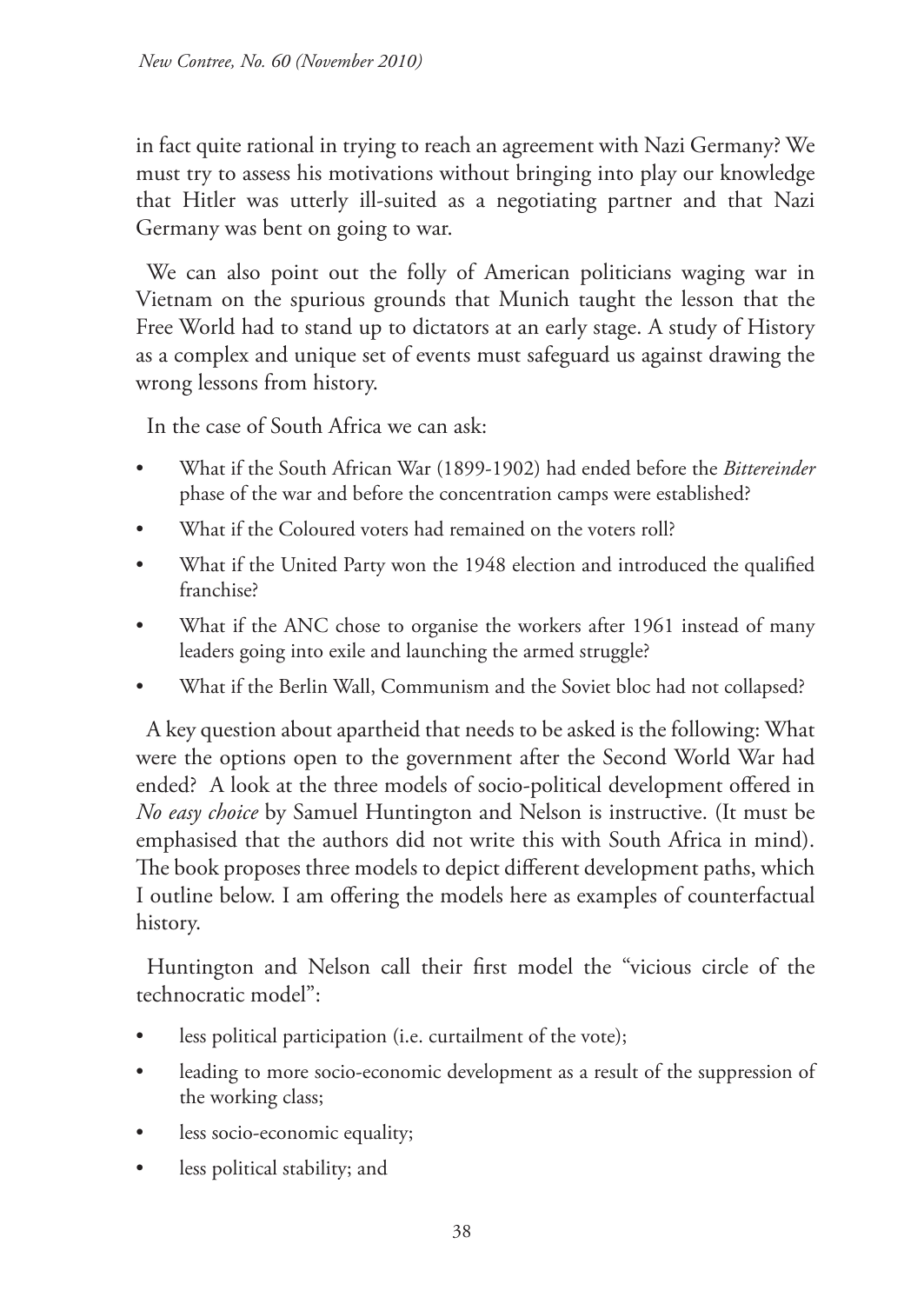ending with a participation explosion.

This was the route South Africa followed by and large, except for the fact that after 1975 there was not less socio-economic equality but a gradual narrowing of the white-black gap. The apartheid period can be divided into two: the harsh and rigid first phase, lasting until the early 1970s, and the reformist phase from 1972-1994. By the early 1990s South Africa was spending more, as a percentage of GDP, on social assistance in the form of non-contributory schemes than some developed countries and more than almost any country in the developing South. In 1993 interracial parity was achieved in old-age pensions.26

The second model of Huntington and Nelson is called the "vicious circle of the populist model":

- more political participation (i.e. extension of the vote);
- leading to more socio-economic equality;
- less socio-economic development;
- less political stability and the flight of capital; and
- a participation implosion (i.e. suspension of democracy).

One could argue that this is more or less what would have happened if the ANC had gained power in the 1950s: A rapid extension of the franchise from the platform of the qualified vote, leading to the implementation of the Freedom Charter and the nationalisation of several industries. As a result of the consequent flight of investment capital, there would be less socio-economic development followed by less political stability (white resistance and urban riots), ending in a "participation implosion" (suspension of Parliament and the rule of law).

Huntington and Nelson also introduced a third model, called the "benign liberal model". This assumes that broad-based socio-economic development would lead to greater socio-economic equality, producing both political stability and democratic political participation.

The journalistic view of apartheid in South Africa today is a crude amalgam of both the liberal and populist model.

<sup>26</sup> J Seekings, "Providing for the poor: Welfare and redistribution in South Africa", Inaugural lecture, University of Cape Town, 23 April 2003.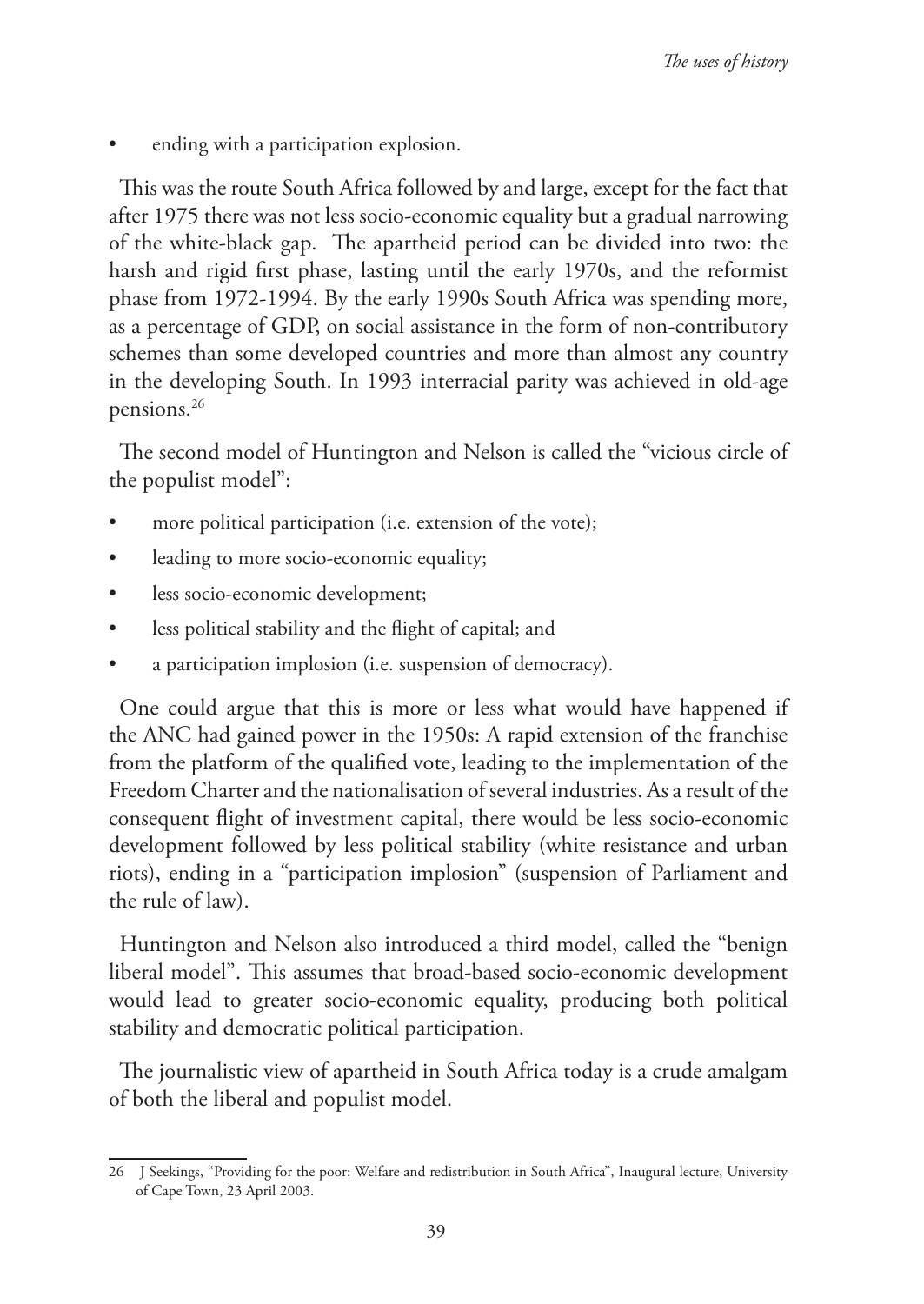Let me outline this view briefly:

The more people were brought into the market and schools after 1945 on the basis of equality,

- the more the economy would open up and the more the labour market would be liberalised;
- the more the economy would expand;
- the more political freedoms would increase;
- the more stable the political system would become;
- the more racial and ethnic tensions would dissolve; and
- the more prosperity and happiness would ensue.

In brief, this adds up to the proposition that liberal capitalism (a freemarket economy) and a liberal democracy go together. This is indeed what happened in developed countries that were fortunate enough to have a fairly homogenous population. However, liberal capitalism and liberal democracy have not gone together in countries in South-east Asia and in Africa. People do not compete or vote here on an individual basis, as liberals believe, but as members of a group. The market strongly tends to favour certain ethnic minorities over others.

To understand apartheid one must look beyond the issues of morality and fairness, which are undoubtedly important. We must also ask: what were the alternatives open to those holding power? What would have happened if political and industrial democracy had been introduced at a much earlier stage?...

#### **Conclusion**

We study history in order to help us understand the world in which we live. Our world is radically different from the world that past generations had known, but that does not mean that some lessons are no longer applicable. The economic historian Niall Ferguson stressed this recently at the launch of his biography of Siegmund Warburg (1902-1982), who played a major role in the development of merchant banking in London. Asked what was the great moral change between today, with the world facing a major financial crisis, and the days in which Warburg worked, Ferguson replied: Bankers like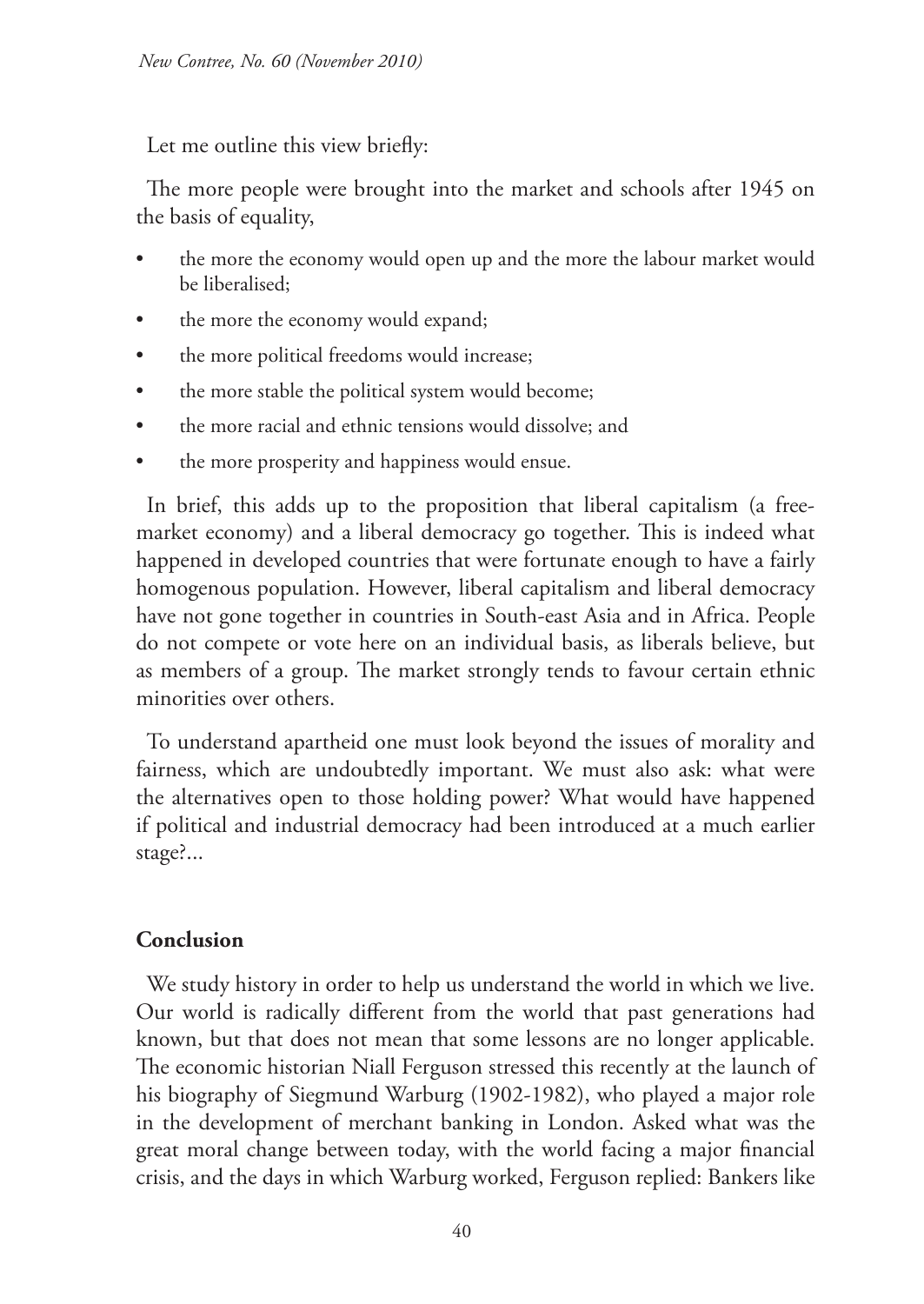Warburg had seared into their memories the lessons of the Great Depression that started in 1929, and particularly the lessons of reckless, speculative banking. They would have scoffed at financial and political scoundrels of today who claim that the systems of the modern era are much more different, are much more sophisticated and can never fail.<sup>27</sup> This is where a sense of history comes in. What it says is this: Pride comes before a fall. Systems failed and can fail again. History urges caution.

Pupils, educators and students today face a much more complex world than the previous two or three generations. Yet some things do not change. The best skill a high school education can give a young person is the ability to think independently and to write clearly (the two often go together). To this I would add a *historisches verstehen*, a historical understanding that comprehends the past in its own context. Grasping what made societies change in the past puts one in a better position to make sense of the turbulent politics of today and an uncertain future. At least one is likely to be slightly less surprised by the unexpected twists and turns that lie ahead.

<sup>27</sup> N Ferguson, "Men, money and morality: How can trust in banking be restored?", unpublished talk given to St Paul's Institute, London, 6 July 2010.